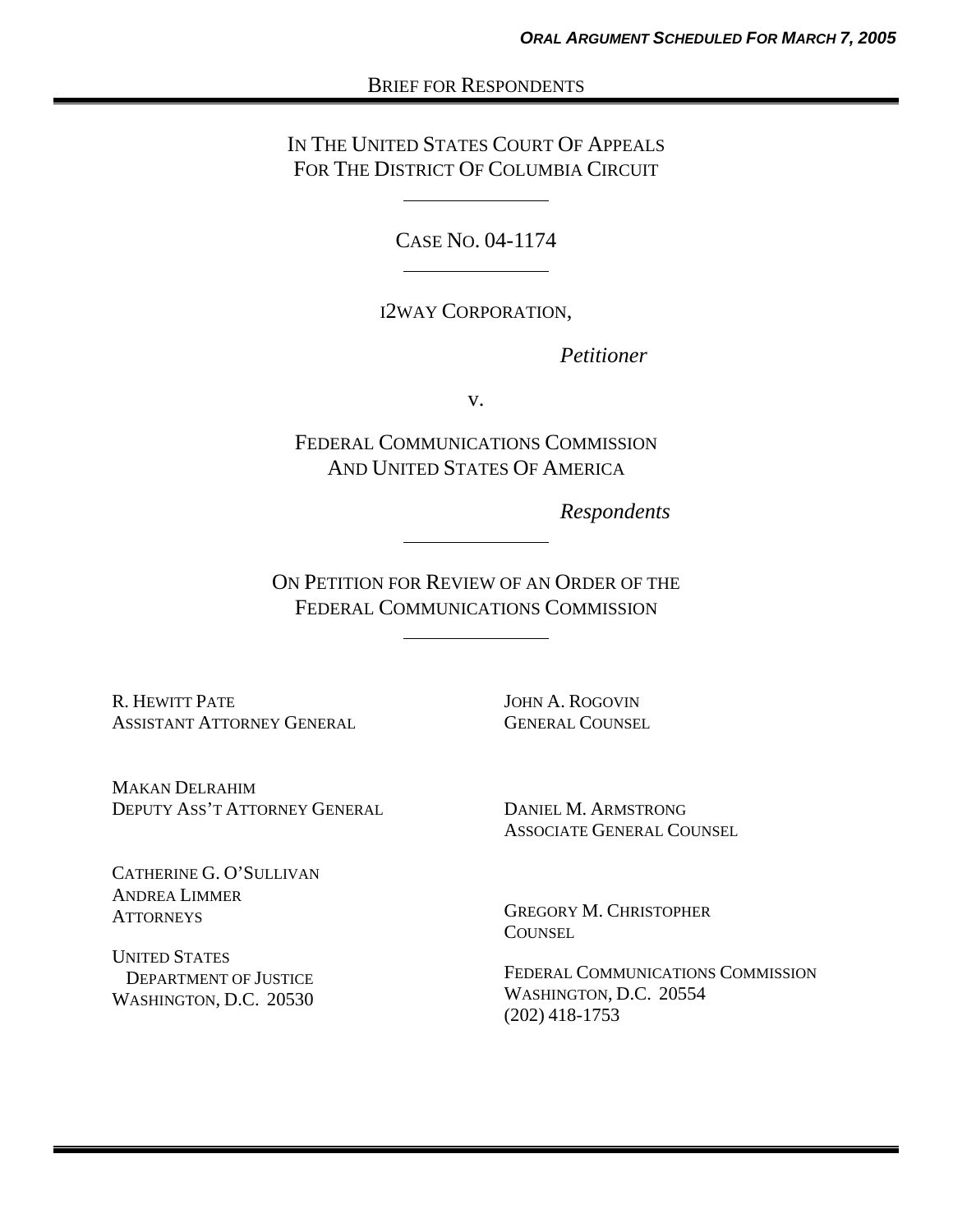## **TABLE OF CONTENTS**

# **Page**

| A.              |                                                                                                                                                                                                            |  |
|-----------------|------------------------------------------------------------------------------------------------------------------------------------------------------------------------------------------------------------|--|
| <b>B.</b>       |                                                                                                                                                                                                            |  |
| $\mathcal{C}$ . |                                                                                                                                                                                                            |  |
| D.              |                                                                                                                                                                                                            |  |
|                 |                                                                                                                                                                                                            |  |
|                 |                                                                                                                                                                                                            |  |
|                 |                                                                                                                                                                                                            |  |
| 1.              | The Commission's interpretation is consistent with<br>the text and history of the rule, while i2way's                                                                                                      |  |
| 2.              | Because i2way can refile its applications, provided<br>they comply with the rule, i2way's argument that it<br>did not have notice of the Commission's<br>interpretation of the rule before i2way filed its |  |
|                 |                                                                                                                                                                                                            |  |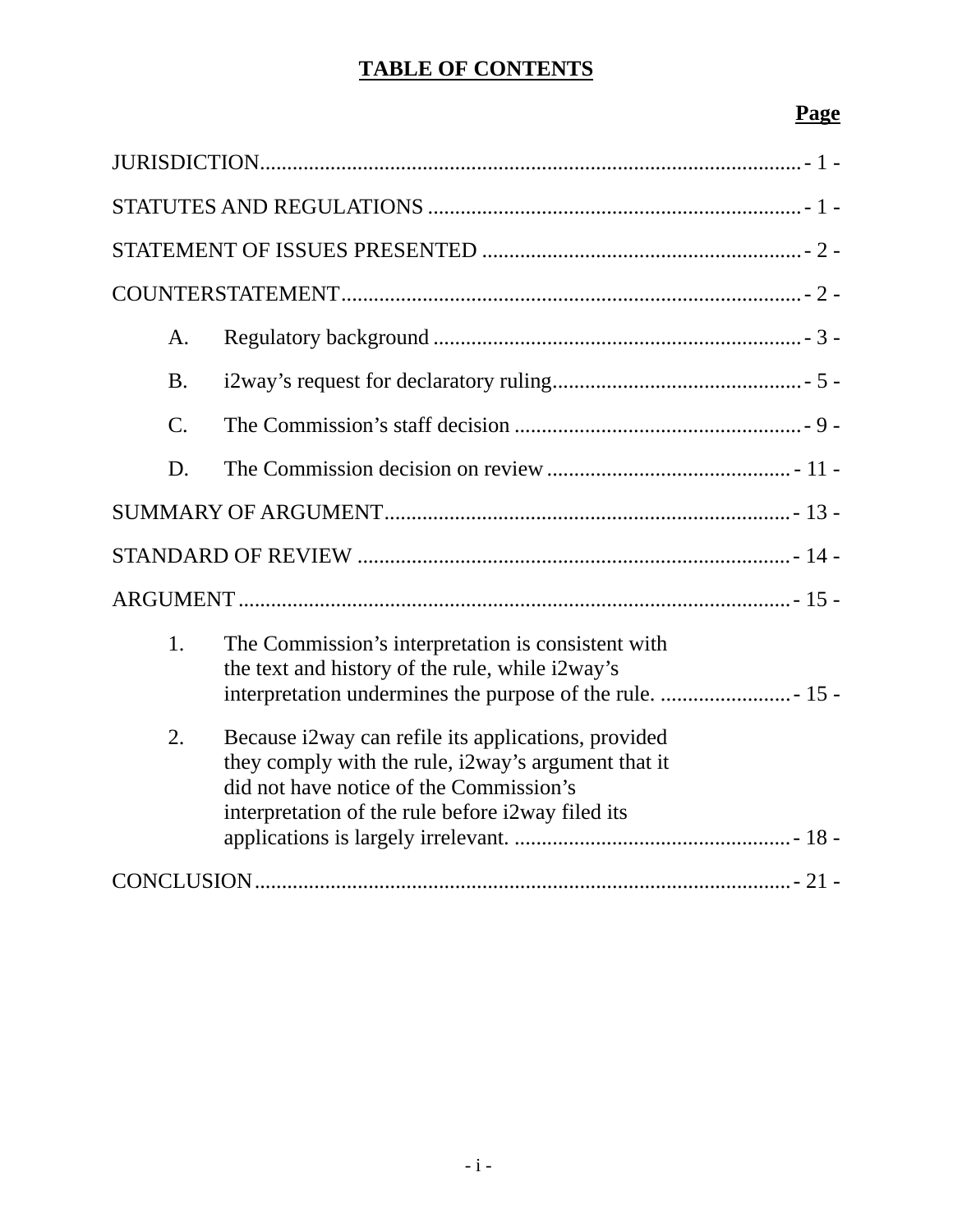### **TABLE OF AUTHORITIES**

### **Page**

| <b>Cases</b> |                                                                    |
|--------------|--------------------------------------------------------------------|
|              |                                                                    |
|              | California Ass'n of the Physically Handicapped, Inc. v.            |
| ∗            | Capital Network Systems, Inc. v. FCC, 28 F.3d 201 (D.C.            |
|              | High Plains Wireless, L.P. v. FCC, 276 F.3d 599 (D.C.              |
|              | Maxcell Telecom Plus, Inc. v. FCC, 815 F.2d 1551 (D.C.             |
| ∗            | McElroy Electronics Corp. v. FCC, 900 F.2d 1351 (D.C.              |
|              | National Medical Enterprises v. Shalala, 43 F.3d 691               |
|              | Omnipoint Corp. v. FCC, 78 F.3d 620 (D.C. Cir. 1996)  14, 16       |
| ∗            | Radio Athens, Inc. (WATH) v. FCC, 401 F.2d 398 (D.C.               |
|              | Satellite Broadcasting Co., Inc. v. FCC, 824 F.2d 1 (D.C.          |
|              | <b>Administrative Decisions</b>                                    |
| ∗            | Third Memorandum Opinion and Order, 14 FCC Rcd 10922 (1999)  4, 17 |
|              | <b>Statutes and Regulations</b>                                    |
|              |                                                                    |
|              |                                                                    |
| ∗            |                                                                    |

\*Cases and other authorities principally relied upon are marked with asterisks.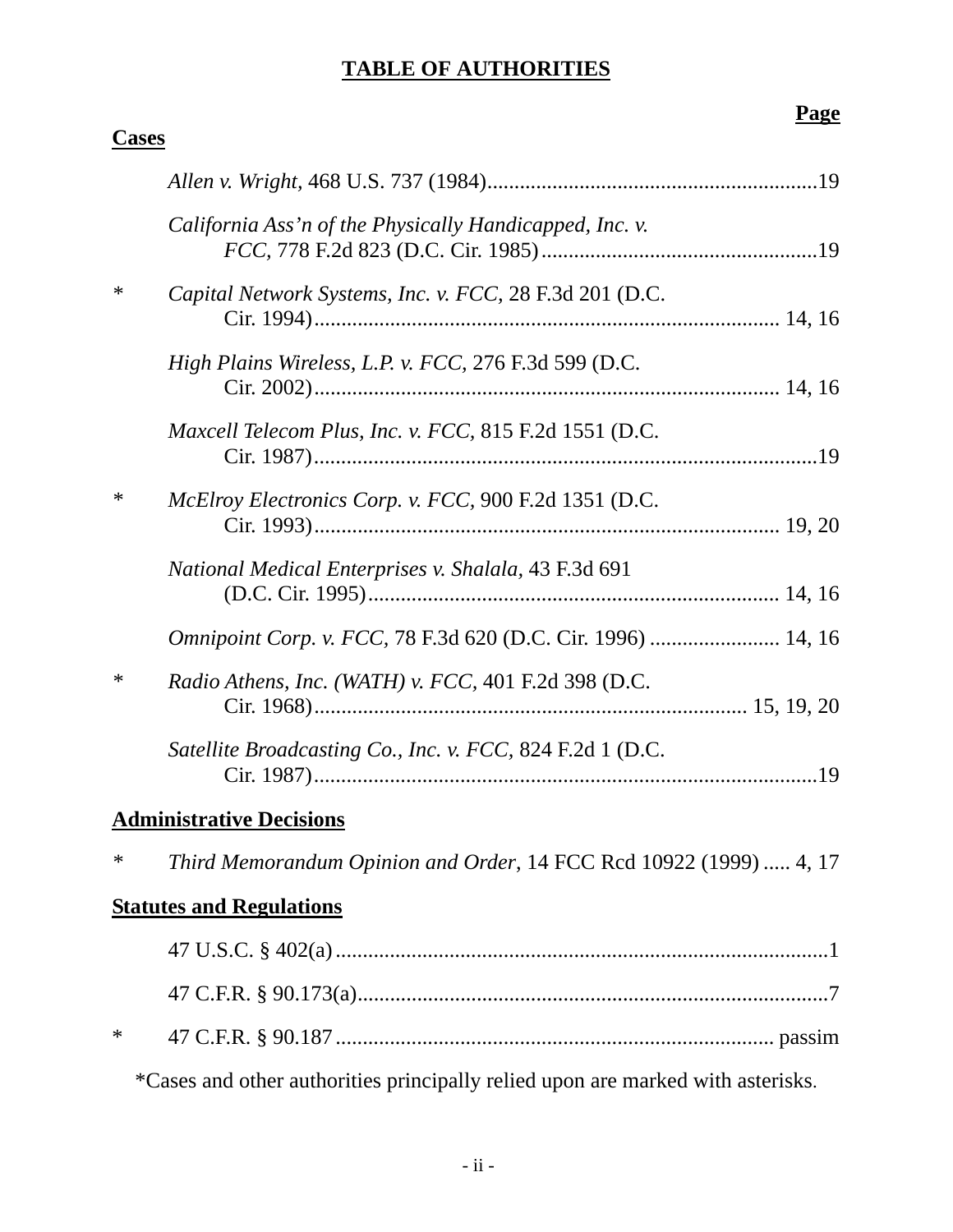# **GLOSSARY**

This brief does not contain any arcane abbreviations or acronyms.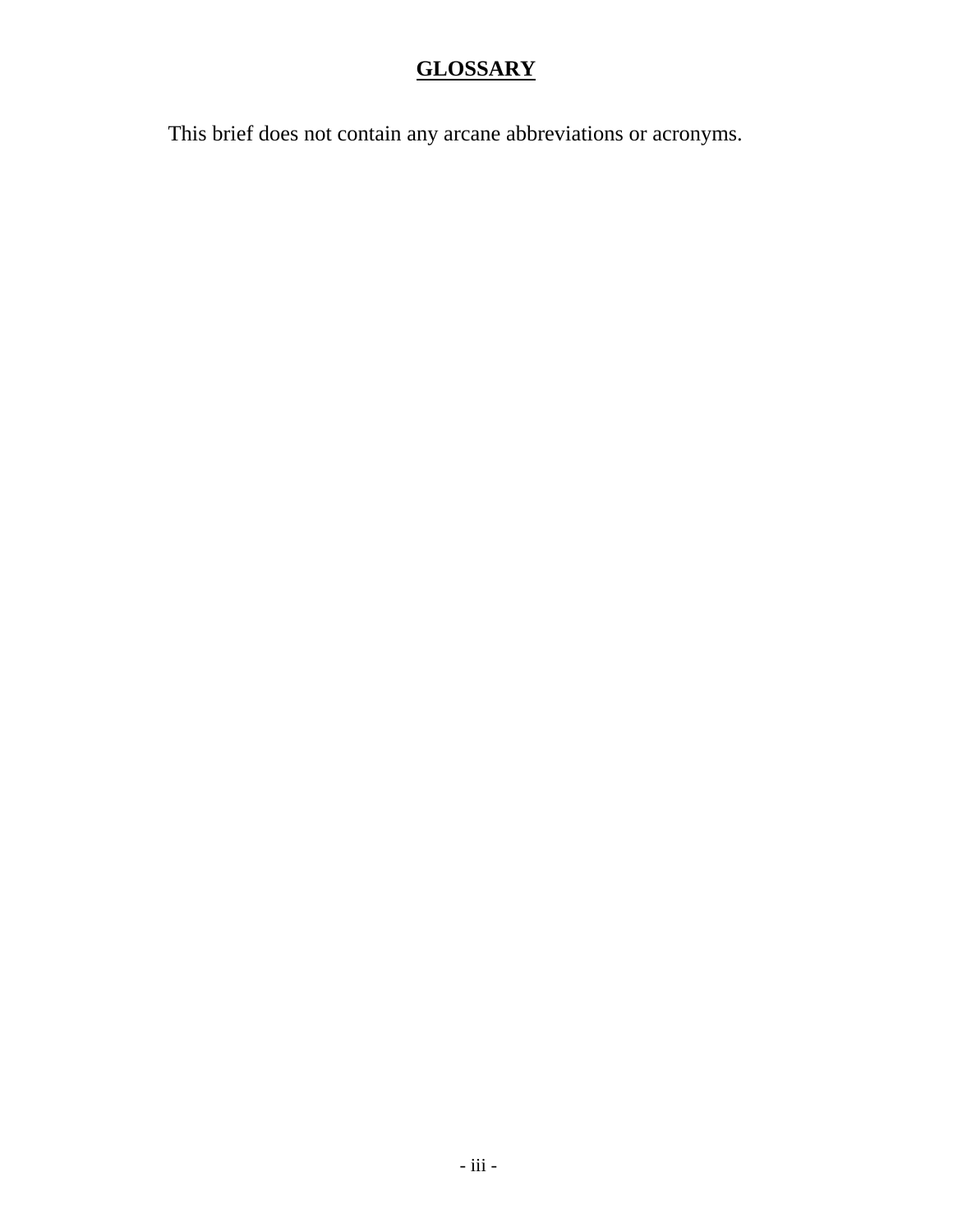### **CERTIFICATE AS TO PARTIES, RULINGS AND RELATED CASES**

### *Parties and Amici*

 All parties, intervenors, and *amici* appearing before the agency and in this Court are listed in the brief of the petitioner i2way Corporation.

### *Rulings under review*

*In the Matter of i2way Request for Declaratory Rules Regarding the Ten-Channel Limit of Section 90.187(e) of the Commission's Rules*, 18 FCC Rcd 6293 (Wireless Bureau 2003) (J.A. 43), *review denied,* 19 FCC Rcd 8460 (2004) (J.A. 57).

### *Related cases*

 This case has not previously been before this Court. There are not related cases in this or any other court.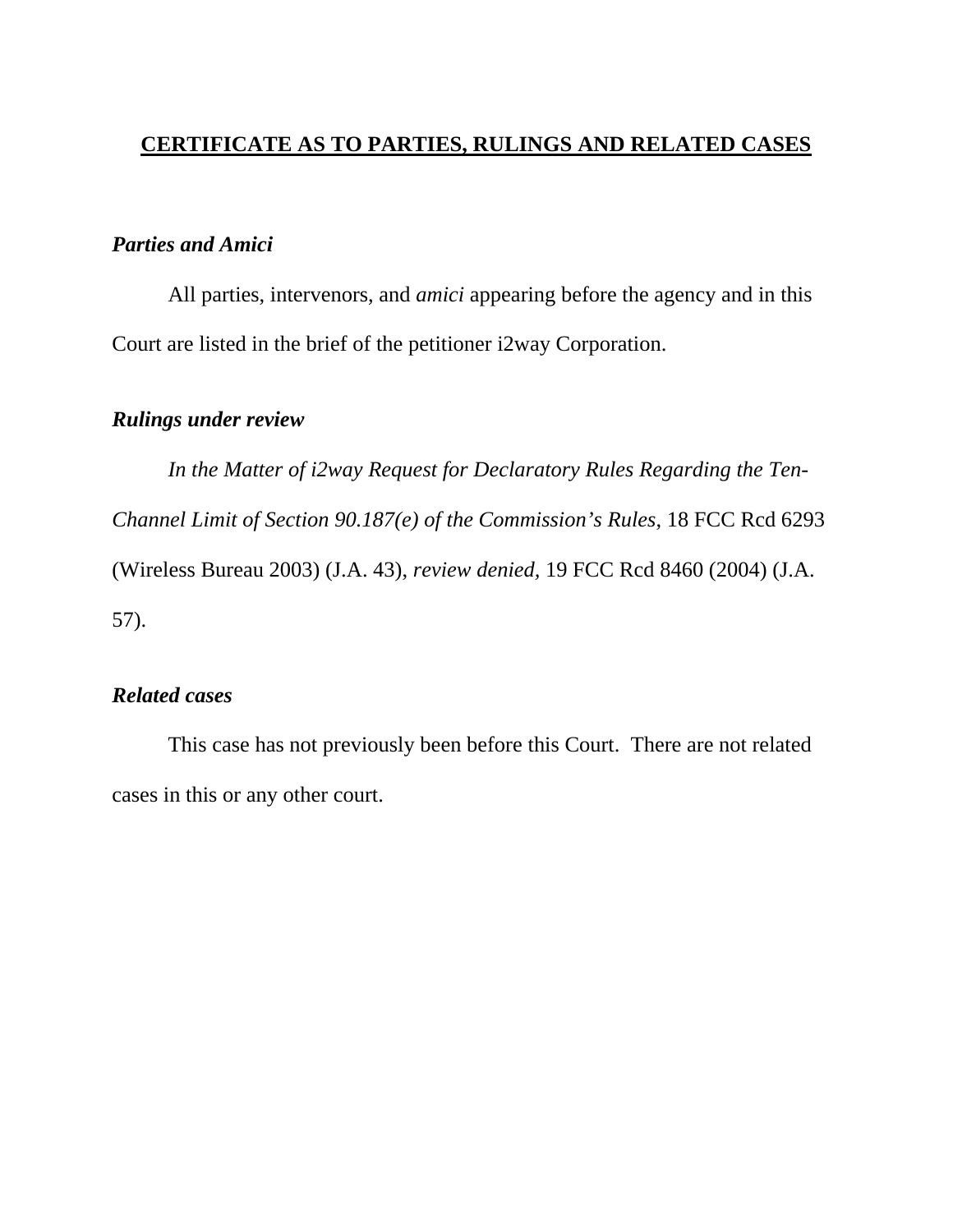IN THE UNITED STATES COURT OF APPEALS FOR THE DISTRICT OF COLUMBIA CIRCUIT

CASE NO. 04-1174

I2WAY CORPORATION,

*Petitioner* 

v.

FEDERAL COMMUNICATIONS COMMISSION AND UNITED STATES OF AMERICA

*Respondents* 

On Petition for Review of an Order of the Federal Communications Commission

BRIEF FOR RESPONDENTS

### **JURISDICTION**

This Court has jurisdiction pursuant to 47 U.S.C. § 402(a).

### **STATUTES AND REGULATIONS**

The pertinent regulation, 47 C.F.R. § 90.187, is appended to this brief.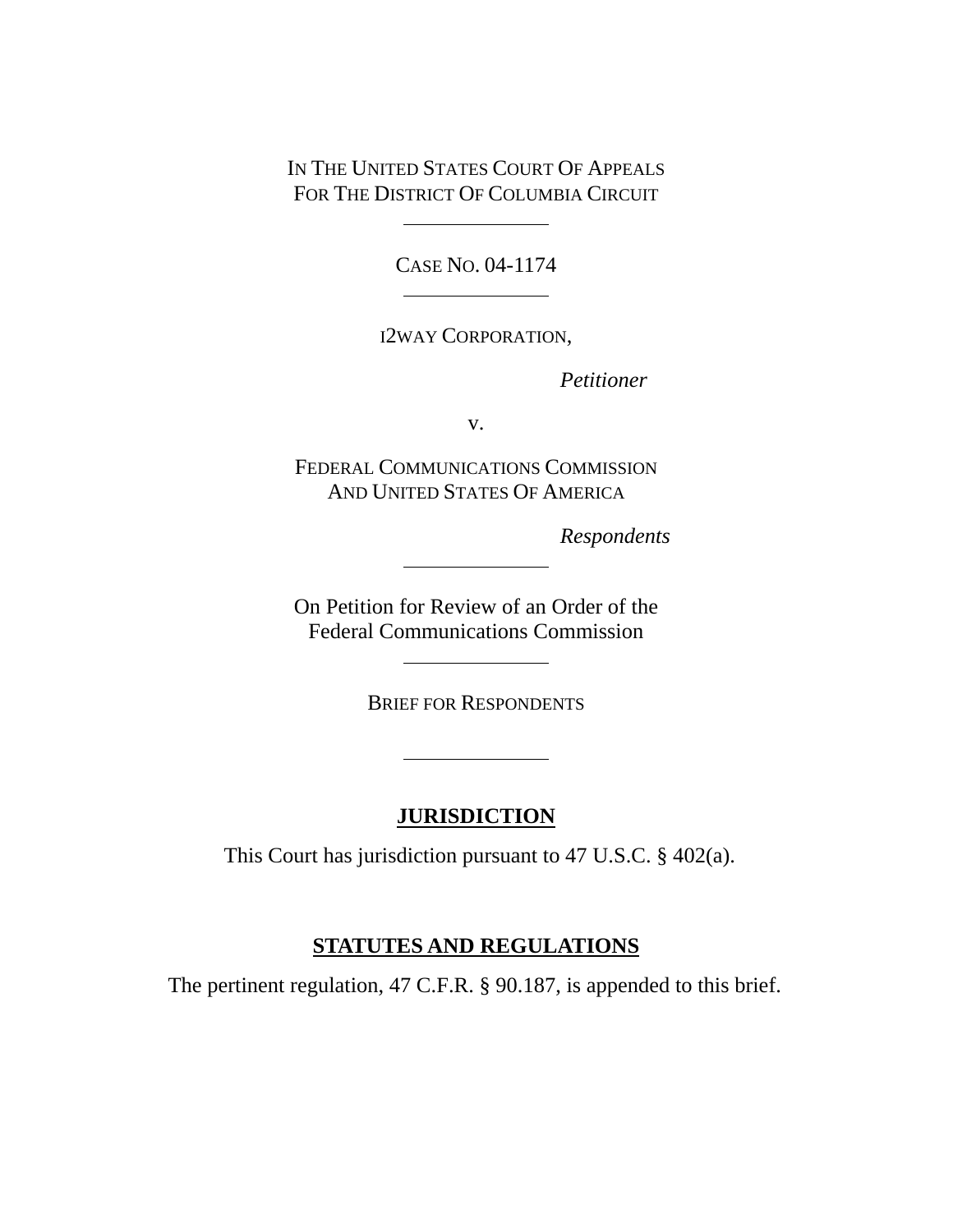- 2 -

#### **STATEMENT OF ISSUES PRESENTED**

Section 90.187(e) of the Federal Communications Commission's rules provides that no more than 10 channels for a trunked mobile radio operation may be applied for in a single application; additional channels may be applied for in a subsequent application, according to the rule, but only if all the previously authorized trunked channels have been placed into operation. In the order on review, the Commission interpreted this rule as limiting an applicant to filing for no more than 10 channels in a single service area at a given time and rejected i2way's proposed interpretation whereby an applicant could file an unlimited number of applications in a single service area provided that each application covers 10 channels or less and specifies a unique transmitter site. The issues thus presented are:

- 1. Whether the FCC reasonably interpreted its rule.
- 2. Whether i2way had adequate notice of the requirements of the rule.

#### **COUNTERSTATEMENT**

Petitioner i2way asked the FCC to issue a declaratory order that 47 C.F.R. § 90.187(e) places no limit on the number of mobile radio service applications that can be filed even within the same service area, provided that no single application seeks more than 10 channels and the applications specify different transmitter sites. The Commission rejected i2way's interpretation of the rule. Relying on both the language and history of Rule 90.187(e), the Commission held that the rule provides that if an applicant proposes in two separate applications to provide service to the same area, the second application must include a certification that all the channels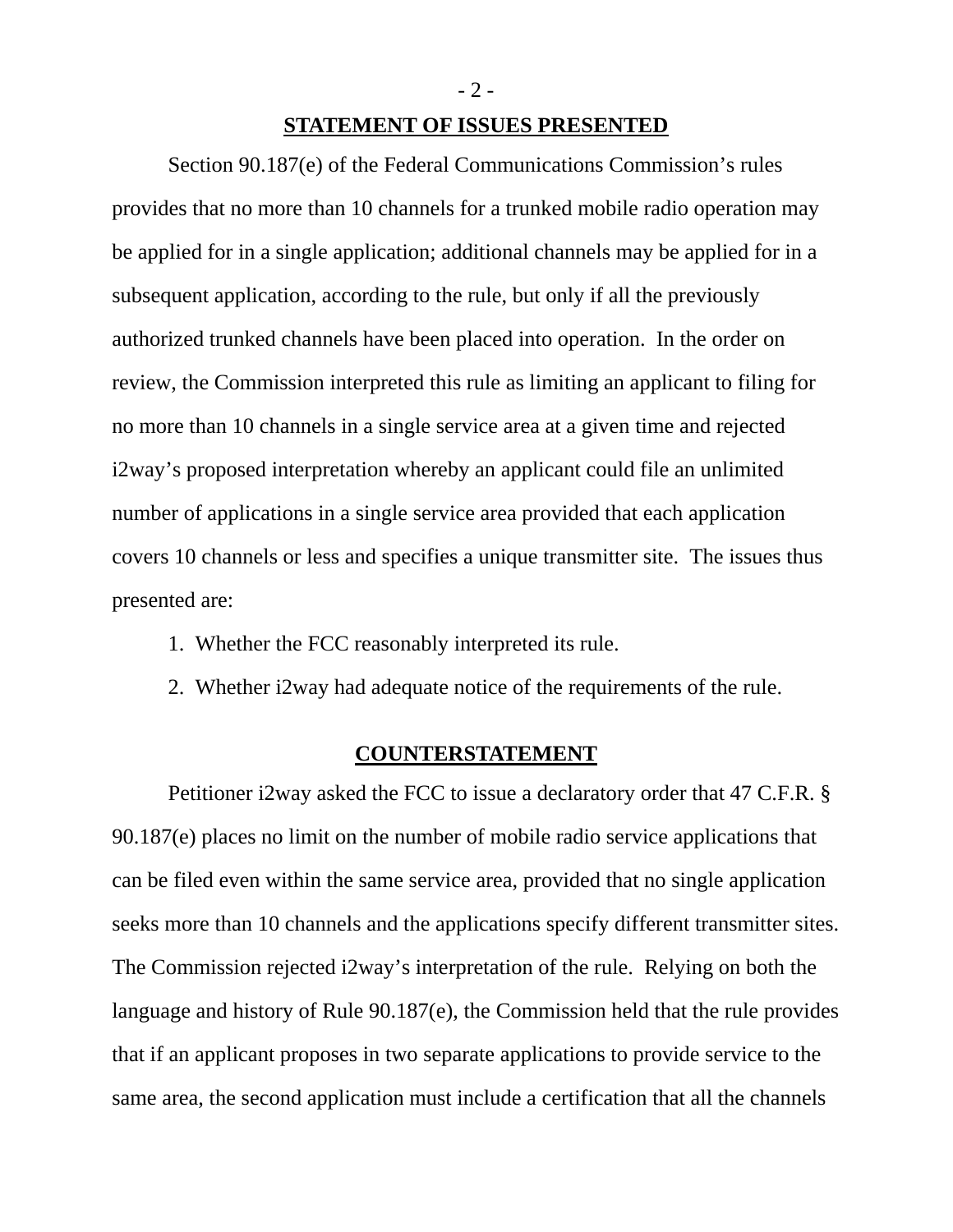authorized pursuant to the first application have been placed into operation. *In the Matter of i2way Request for Declaratory Rules Regarding the Ten-Channel Limit of Section 90.187(e) of the Commission's Rules,* 18 FCC Rcd 6293 (Wireless Bureau 2003) (J.A. 43), *review denied,* 19 FCC Rcd 8460 (2004) (J.A. 57). In this proceeding, i2way challenges the Commission's interpretation of its own rule.

#### **A. Regulatory background**

l

Rule 90.187(e) governs applications to provide trunked operations in types of private land mobile radio services known as the Industrial/Business Radio Pool and the Public Safety Pool. A "trunked" system has multiple channels and contains an electronic capability that automatically searches for an open channel. The Industrial/Business Radio Pool supports day-to-day business activities such as dispatching vehicles and monitoring and controlling remote equipment. The Public Safety Radio Pool covers the communications needs of a variety of state and local governmental activities such as police and fire services, medical rescue, disaster relief, and school bus service.<sup>1</sup>

Before 1999, there was no limit on the number of trunked channels in the relevant services for which an entity might apply in one application. In the omnibus mobile radio rulemaking that led to the adoption of 47 C.F.R. § 90.187(e), however, industry commenters persuaded the Commission of the need to limit

<sup>1</sup> A description of the Industrial/Business Radio Pool and the Public Safety Radio Pool can be found at the FCC's web site. *See* http://wireless.fcc.gov/services/ind&bus and http://wireless.fcc.gov/publicsafety/psppool.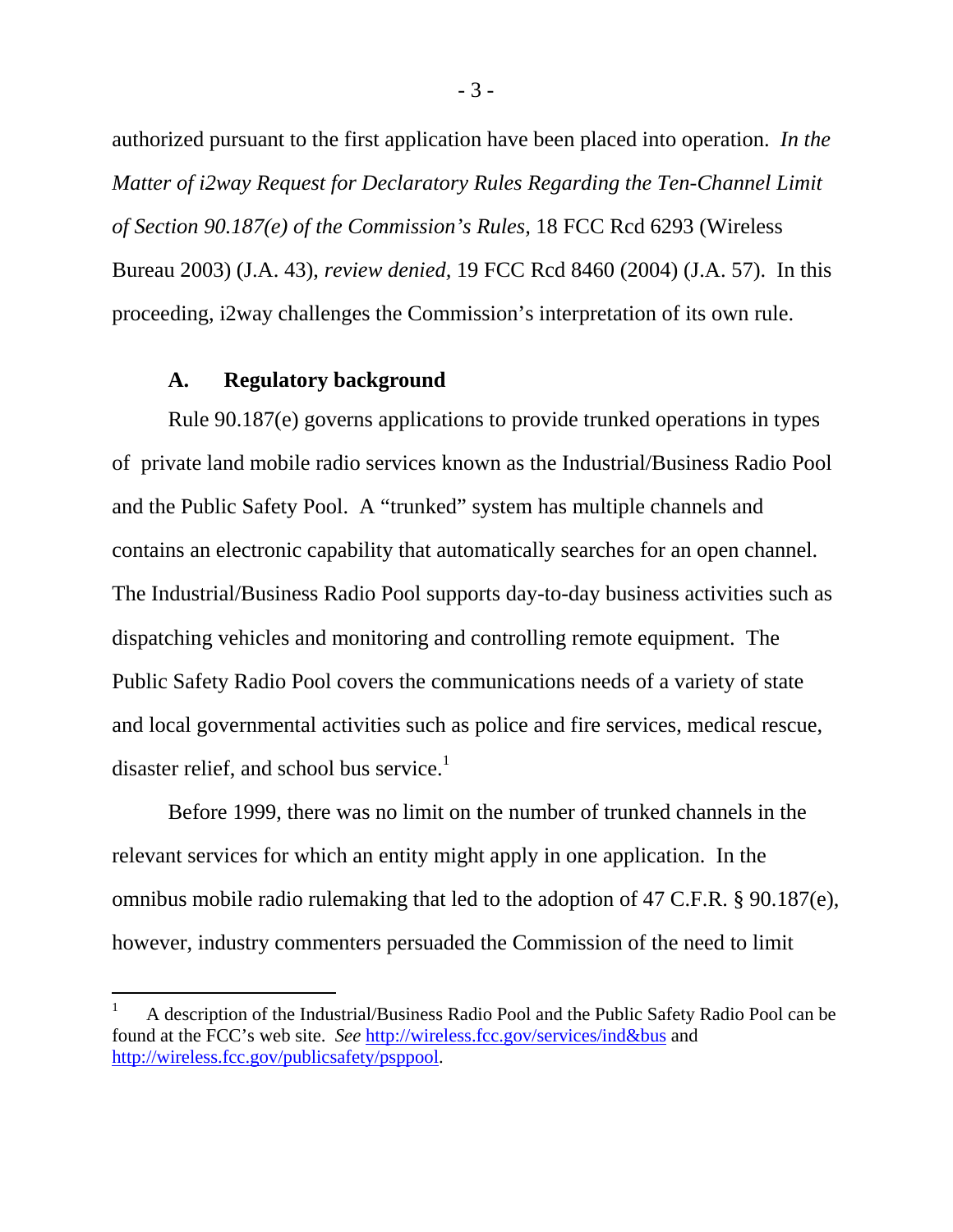service applications to prevent "warehousing," whereby an applicant could "inhibit effective use of the spectrum by obtaining authorizations for trunked channels that would not be immediately used."<sup>2</sup>

Consistent with the industry consensus, the Commission therefore adopted a new rule – codified in Rule 90.187(e) – "that the maximum number of channels that may initially be requested for any given trunked system is ten." *Ibid.* The Commission stated that the limit would not preclude an applicant from requesting additional channels in subsequent applications. "However," the Commission continued, "consideration of such subsequent applications would be dependent upon a certification from the applicant that the channels for which it is then authorized have been constructed and placed into operation." *Id.* at 10930-10931.

The Commission made an exception for public safety entities because they often construct complex communications systems that "may require more than 10 channels at a single location." The Commission allowed public safety users to apply for more than 10 channels provided that such applications are accompanied by a showing of "sufficient need" as defined in the rule. *Id.* at 10931.

Implementing these determinations, 47 C.F.R. § 90.187(e) states in relevant part:

No more than 10 channels for trunked operation in the Industrial/Business Pool may be applied for in a single application. Subsequent applications, limited to an additional 10 channels or fewer, must be accompanied by a certification . . . that all of the applicant's existing channels authorized for trunked operation have been constructed and placed in operation. . . . Applicants in the Public

- 4 -

 $\frac{1}{2}$ *Third Memorandum Opinion and Order*, 14 FCC Rcd 10922, 10930 (1999).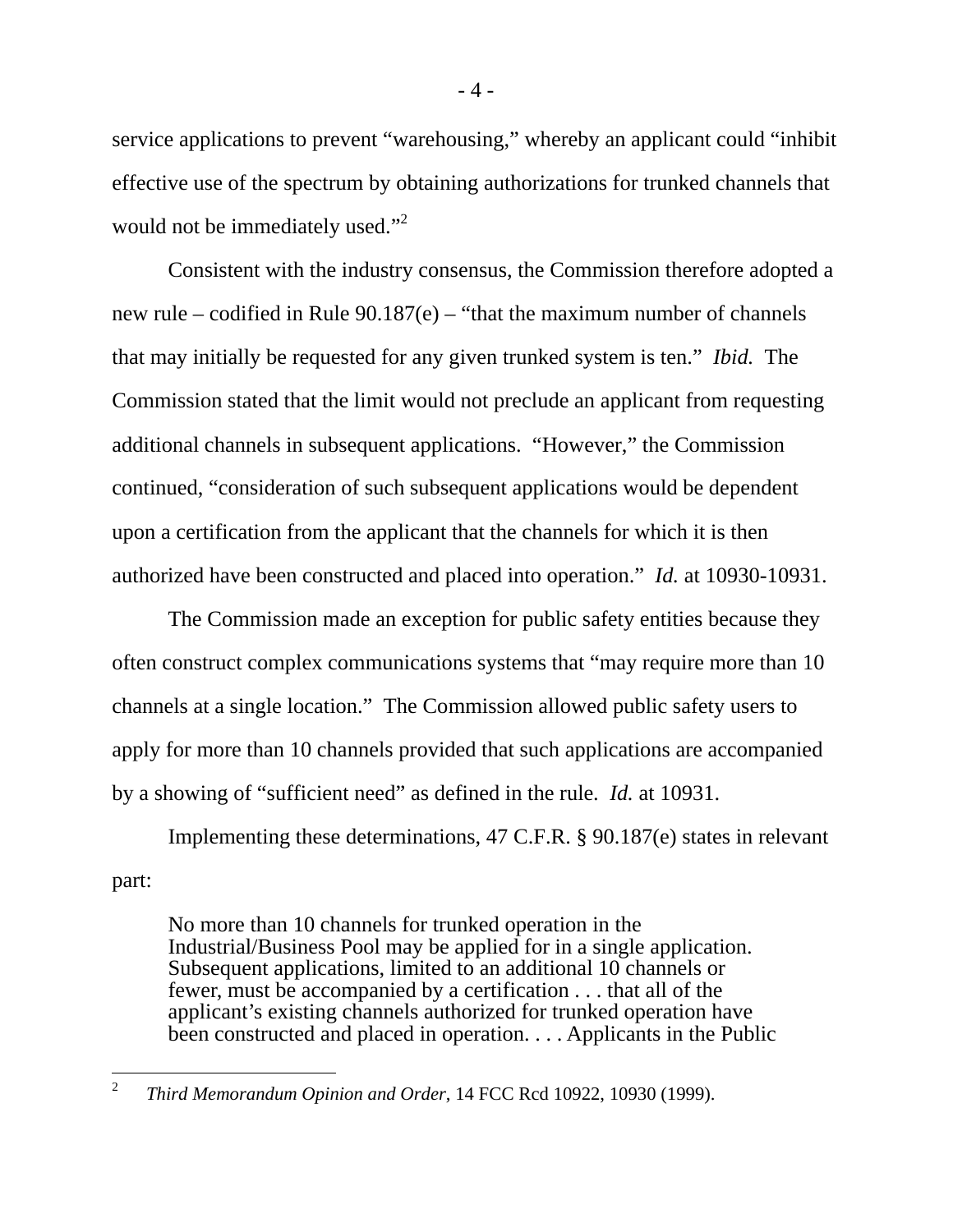Safety Pool may request more than 10 channels at a single location provided that any application for more than 10 Public Safety channels must be accompanied by a showing of sufficient need.<sup>3</sup>

#### **B. i2way's request for declaratory ruling**

In 2000 and 2001, i2way filed more than 300 applications around the country to provide service on the frequencies assigned to the Industrial/Business Radio Pool and hence subject to 47 C.F.R. § 90.187(e). The Commission dismissed some of those applications pursuant to the rule because i2way had licensed 10-channel stations at different sites in the same service areas proposed in the dismissed applications, and i2way had failed to attest that all the channels authorized to it in those areas had been placed into operation. The Commission returned some other applications because i2way had other 10-channel applications pending at the Commission that proposed to serve the same areas as specified in the returned applications. The Commission told i2way that multiple applications for the same service area are not permitted under the rule because the applicant cannot certify that the operations specified in the first application have been placed into operation.4

i2way then sought a declaratory ruling from the Commission "to seek clarification regarding whether the ten-channel limit contained in Section

-

<sup>3</sup> The rule goes on to state that the showing of "sufficient need" may be satisfied by submission of loading studies demonstrating that the requested channels in excess of 10 will be loaded with 50 mobiles per channel within a five year period commencing with the grant of the application. 47 C.F.R. § 90.187(e).

<sup>4</sup> *See* "Request for Declaratory Ruling," filed by i2way on June 4, 2002, at pages 2-3 (J.A. 10- 11).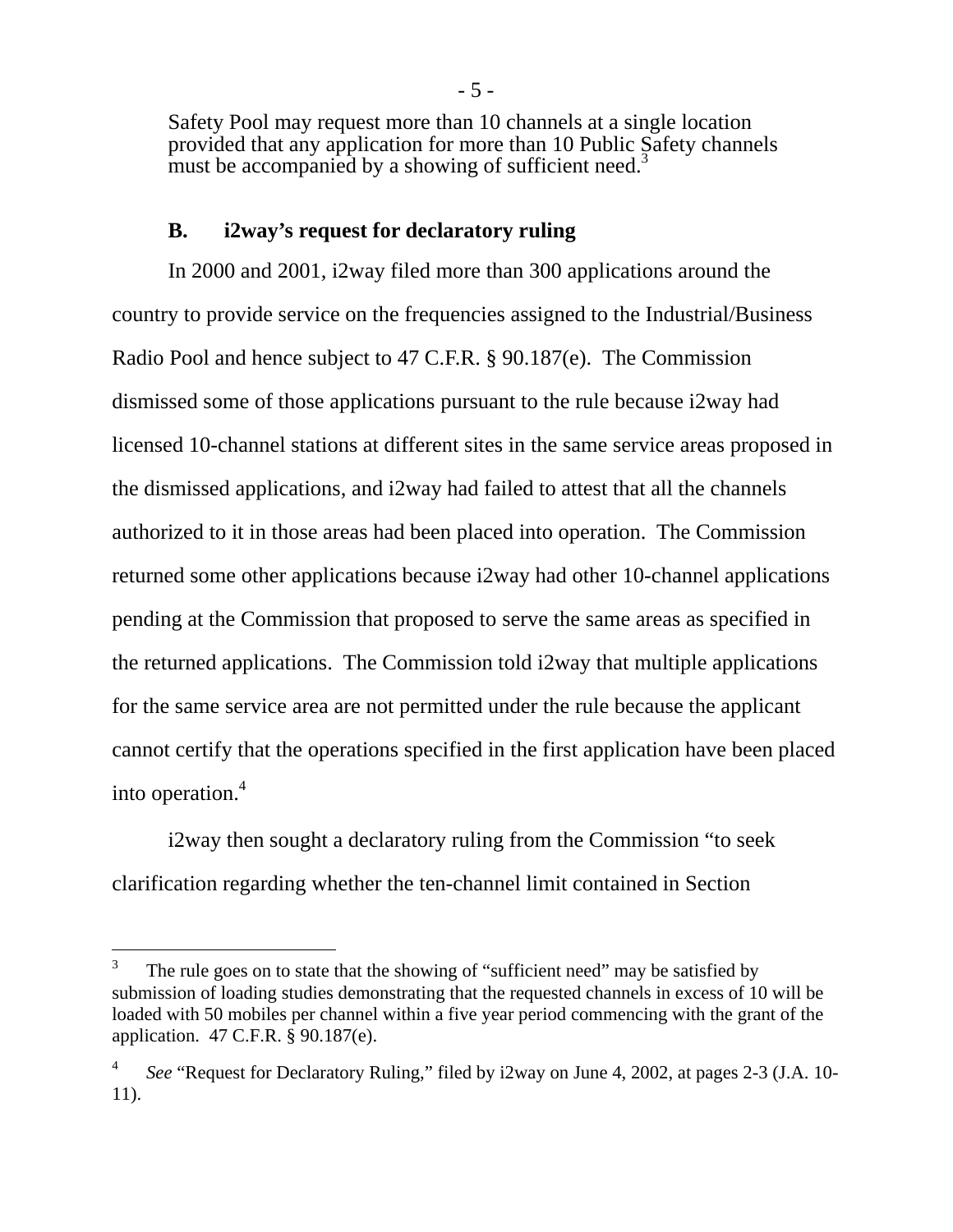[90.]187(e) of the Commission's rules compels the return or dismissal of applications in situations where a single applicant has filed multiple applications, each requesting 10 channels, for different sites within the same general service area." *Id.* at pages 1-2 (J.A. 9-10).

In its request, i2way contended that its applications should not have been returned or dismissed. According to i2way, the rule establishes only that no more than 10 channels for trunked operation in the Industrial/Business Pool may be applied for in a single application. "The applications," i2way said, "complied with that specific requirement: The applications were limited to ten channels." *Id.* at page 4 (J.A. 12). To the extent that the Commission was reading the rule to limit subsequent applications for sites in the same geographic area, i2way continued, "those additional requirements are unsupported by rule and are contrary to fundamental principles of administrative law." *Id.* at pages 4-5 (J.A. 12-13).

To support its contention, i2way noted that the restriction on subsequent applications was adopted in 1999, when trunked systems were licensed either exclusively to a single entity or with the concurrence of co-channel licensees. It was thus possible at that time, i2way suggested, to inhibit the effective use of the spectrum by accumulating trunked channels that would not be immediately used. *Id.* at page 6 (J.A.14). But then in 2000, i2way continued, the Commission incorporated into its rules "the concept of decentralized trunking on shared spectrum." *Ibid.* A "shared" operation is one in which the licensee does not enjoy the exclusive use of the assigned frequency but must instead cooperate with other

- 6 -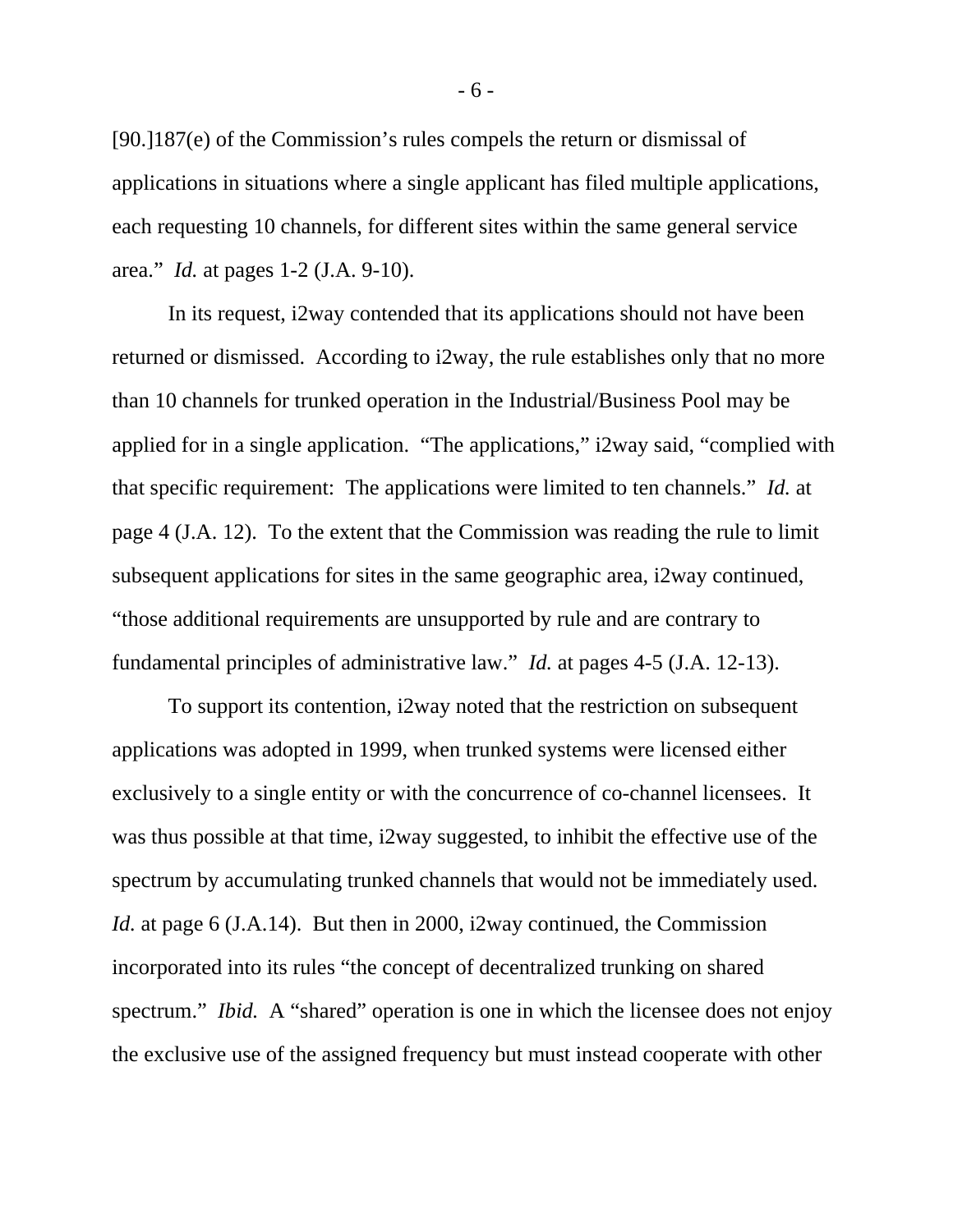users of that frequency.<sup>5</sup> Because many of its applications that were rejected by the Commission proposed to operate on shared spectrum, i2way contended that the 10-channel limit should not be applied to those applications because "a licensee [on shared spectrum] is powerless to 'warehouse' the assigned spectrum [or to] 'inhibit effective use of the spectrum.'" *Id.* at pages 6-7 (J.A. 14-15).

Finally, i2way argued that the Commission's interpretation of the rule amounted to the promulgation of a new rule that was adopted without the requisite notice and comment and that i2way did not have clear notice of the standard that would be employed as the basis for dismissing or returning its applications. *Id.* at pages 7-8 (J.A. 15-16).

Upon receipt of the request for declaratory ruling, the Commission issued a public notice soliciting comment on the request.<sup>6</sup> Every commenter that responded to the notice disagreed with i2way's reading of the rule. For instance, the Land Mobile Communications Council ("LMCC") – a "non-profit association of organizations representing virtually all users of land mobile radio systems, providers of land mobile services, and manufacturers of land mobile radio equipment – endorsed the Commission's construction of Rule 90.187(e) as "properly balanc[ing] the threat of spectrum 'warehousing' with the benefits of flexibility and efficiency in the [public land mobile radio] shared spectrum

 $\overline{a}$ 

<sup>5</sup> Frequencies in the land mobile radio service are now generally available only on a shared basis. 47 C.F.R. § 90.173(a). Certain frequencies in this service are available for the exclusive use of the licensee, but those exceptions to the shared-use policy are not relevant here.

<sup>6</sup> "Public Notice," DA 02-1827, dated July 29, 2002 (J.A. 19).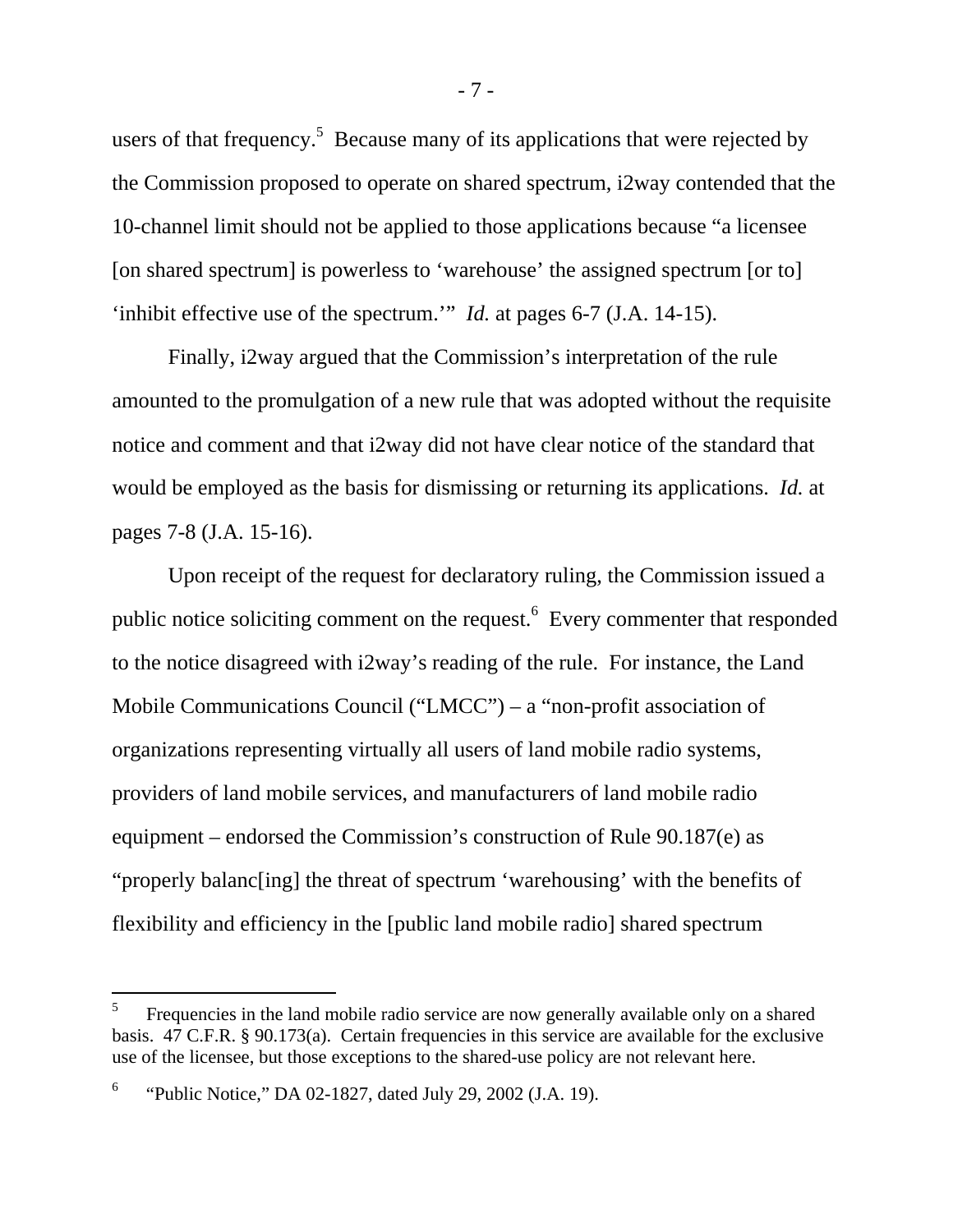bands."<sup>7</sup> LMCC added "that without consistent application of the Section 90.187(e) channel limitation, utilization of these bands by conventional and trunked licensees alike could be severely compromised." *Id.* at page 4 (J.A. 33).

Similarly, the Industrial Telecommunications Association ("ITA"), a Commission-certified frequency advisory committee whose members include more than 3,500 licensed land mobile radio communication users and many trade associations, stated that i2way's interpretation of the rule is "contrary to the Commission's goal of spectrum efficiency."<sup>8</sup> ITA asserted that i2way's applications for additional channels could hinder the development of centralized trunking throughout the country by preventing other users from having the opportunity to operate efficiently. *Id.* at page 4 (J.A. 27).

Motorola, Inc., agreed with both LMCC and ITA, and concluded: "The intent and language of the 10-channel rule is clear and there is no need for the FCC to issue additional clarification."<sup>9</sup>

 $\overline{a}$ 

<sup>7</sup> Comments of The Land Mobile Communications Council," dated September 12, 2002, at pages 1, 4 (J.A. 30, 33).

<sup>8</sup> "Comments of Industrial Telecommunications, Association, Inc." filed August 28, 2002, at pages 2, 4 (J.A. 25, 27).

<sup>9</sup> "Reply Comments of Motorola, Inc.," filed September 12, 2002, at pages 1, 2, 3 ((J.A. 36, 37, 38). In addition, a number of permissible *ex parte* filings warned that i2way's proposal could overload shared channels with far-reaching adverse consequences on important services such as water supply and alarm systems. *See In the Matter of i2way Request for Declaratory Ruling Regarding the Ten-Channel Limit of Section 90.187(e) of the Commission's Rules,* 18 FCC Rcd 6293 (Wireless Bureau 2003) at note 31 (J.A. 48).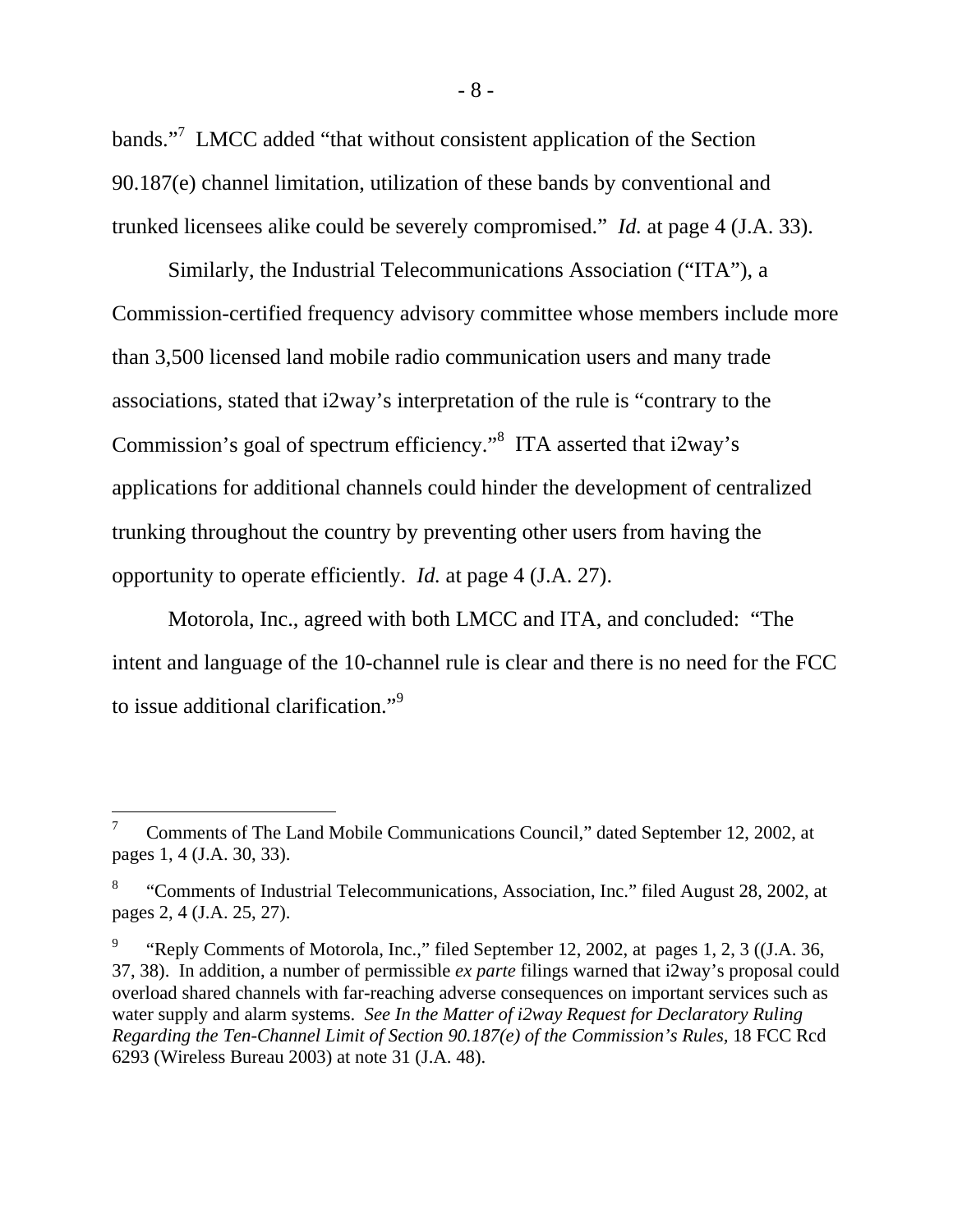- 9 -

#### **C. The Commission's staff decision**

The Policy and Rules Branch of the Commission's Wireless Telecommunications Bureau denied i2way's request for declaratory ruling. *In the Matter of i2way Request for Declaratory Ruling Regarding the Ten-Channel Limit of Section 90.187(e) of the Commission's Rules,* 18 FCC Rcd 6293 (Wireless Bureau 2003) (J.A. 43) ("*Branch Order*"), *review denied,* 19 FCC Rcd 8460 (2004) (J.A. 57).

First of all, the Branch said, i2way's declaratory ruling request focuses solely on the first sentence of Section 90.187(e), which limits to 10 the number of channels permitted in a single application, and ignores the part of the rule that describes the circumstances under which a licensee may apply for more than 10 channels. That latter part of the rule makes clear, the Branch said, that a licensee must construct its maximum of 10 authorized channels before submitting an application for additional channels. *Branch Order* at ¶ 5 (J.A. 46).

The Branch rejected i2way's claim that the rule is ambiguous because, although the fourth sentence of the rule does specifically refer to a limitation of "10 channels at a specific location," it does not expressly define the area relevant to the 10-channel limit. On the contrary, the Branch said, the reference to a service area is inherent in the Commission's process of licensing trunked systems on a site-specific basis. Parties file single applications in which they designate specific coordinates for locating the transmitter, individual licenses are granted at those single locations, and the Commission's rules delineate specific service contours for the approved transmitter, the Branch explained. Thus, the Branch continued, the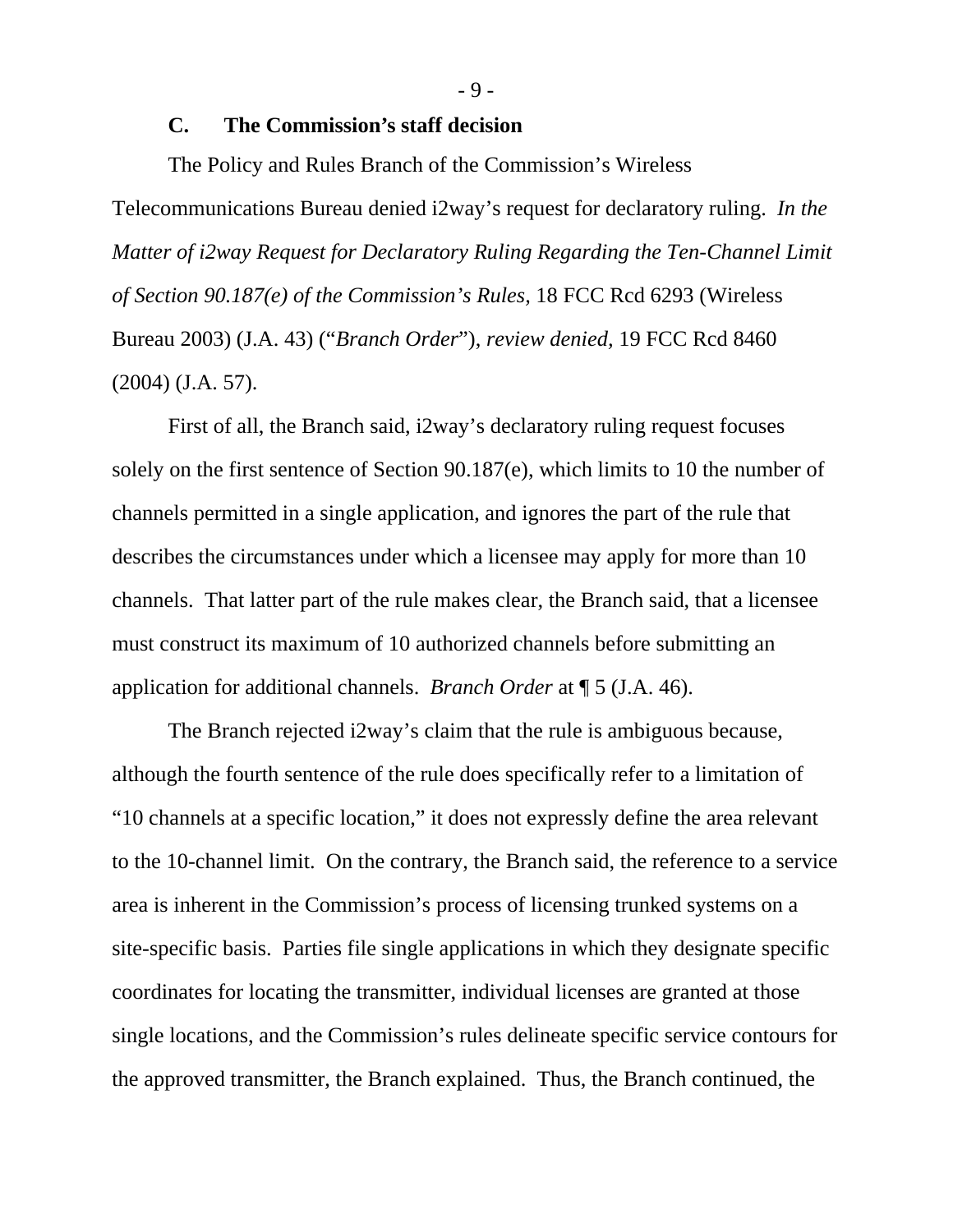licensee must determine the service area around the single location for which it is licensed, and the 10-channel limit of Section 90.187(e) applies to that service area. *Branch Order* at ¶ 6 & n.22 (J.A. 46).

Next, the Branch observed that i2way's view of the rule that merely limits the number of channels permitted on a single transmitter site, rather than in a service area, would vitiate the 10-channel limitation. "Under i2way's interpretation," the Branch said, "there is no distinction, for example, between five applications seeking authority to operate ten channels each, and one application seeking authority to operate fifty channels in any given service area." *Branch Order* at  $\P$  7 (J.A. 47).

The Branch then dismissed i2way's argument that the 10-channel limitation does not apply to its applications for decentralized trunked systems that operate on shared spectrum. The argument was based on i2way's observation that when the limitation was adopted in 1999, trunked systems using the subject frequencies were not licensed on a shared basis. (See pages 6-7 above.) The Branch noted that in July 2000, when the Commission revised the definition of trunked systems to include all trunked systems, including decentralized operations, the Commission stated that all trunked systems are subject to Section 90.187. *Branch Order* at ¶ 8, *citing Part 90 Biennial Review Report & Order*, 15 FCC Rcd 16673 at ¶¶ 22-26 (2000) (J.A. 47). "Because the rule applies to all trunked systems, including decentralized operation in the Industrial/Business Radio Pool, it is also clear that Section 90.187(e) applies to shared spectrum," the Branch concluded. *Id.* at ¶ 8 (J.A. 47).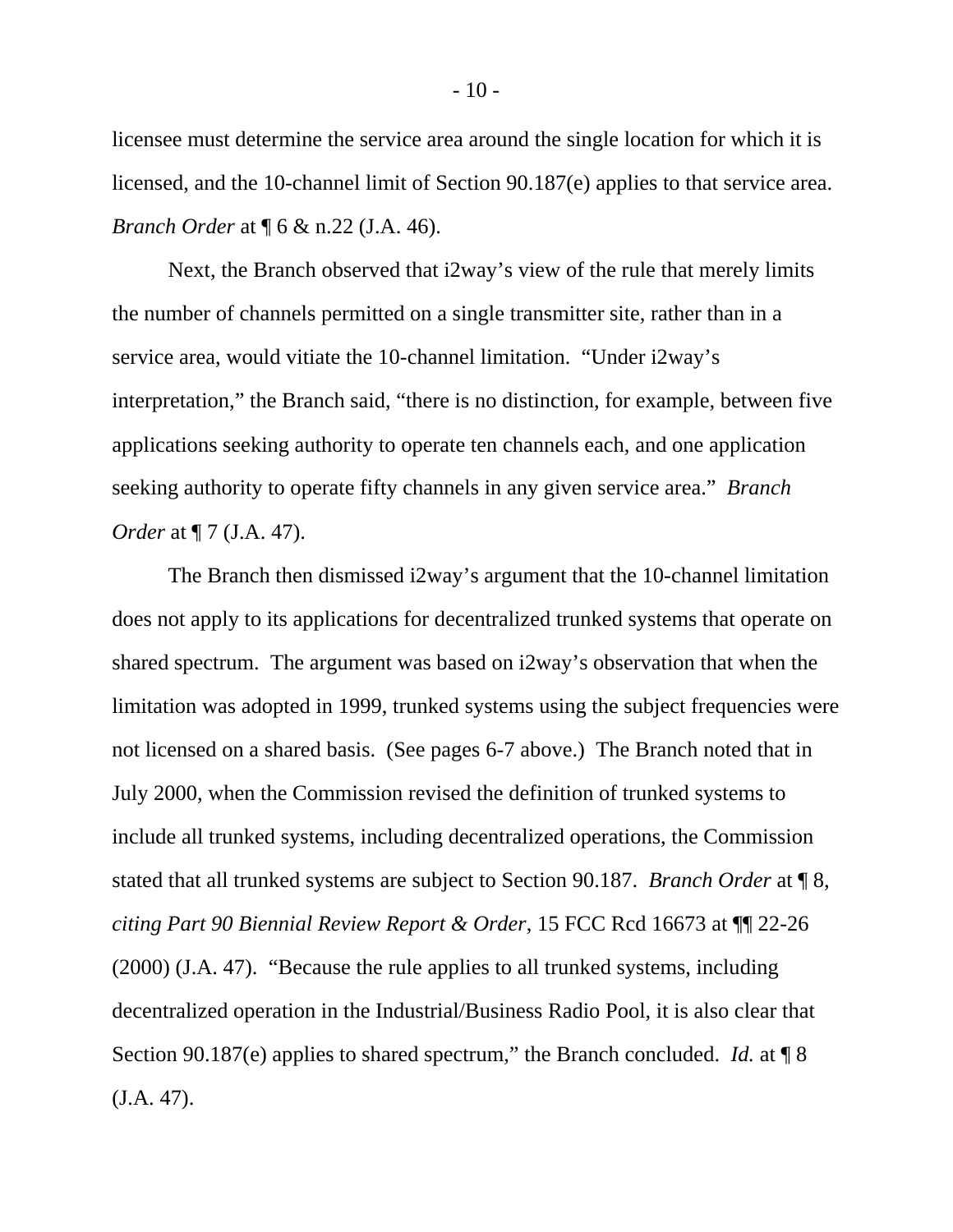Furthermore, the Branch added, it is significant that the Commission did not modify Section 90.187 to limit application of the 10-channel rule to centralized systems operating on an exclusive basis when it revised the definition of trunked systems. Therefore, the Branch continued, i2way's argument that the 10-channel limit does not apply to decentralized trunked systems "is effectively a late-filed petition for reconsideration of a Commission order that was released over two years ago." *Branch Order* at ¶ 8 (J.A. 47-48).

Finally, the Branch dismissed i2way's complaint that the Commission's interpretation will not afford i2way sufficient spectrum to accommodate successfully the deployment of its proposed system. That private concern is irrelevant to any consideration of how to interpret the rule, the Branch said, and it noted that i2way had neither sought a waiver of the rule nor did it provide any information to justify a grant of a waiver. *Id.* at ¶ 9 (J.A. 48).

#### **D. The Commission decision on review**

On i2way's application for review of the Branch decision, the Commission affirmed the decision. *In the Matter of i2way Request for Declaratory Ruling Regarding the Ten-Channel Limit of Section 90.187(e) of the Commission's Rules,* 19 FCC Rcd 8460 (2004) (J.A. 57) ("*Commission Order*")

The Commission agreed with the Branch that the rule's application to a particular service area is inherent in the Commission's licensing process. "[T]he license designates specific coordinates for locating a transmitter and our rules delineate the area contours within which the licensee is authorized to provide its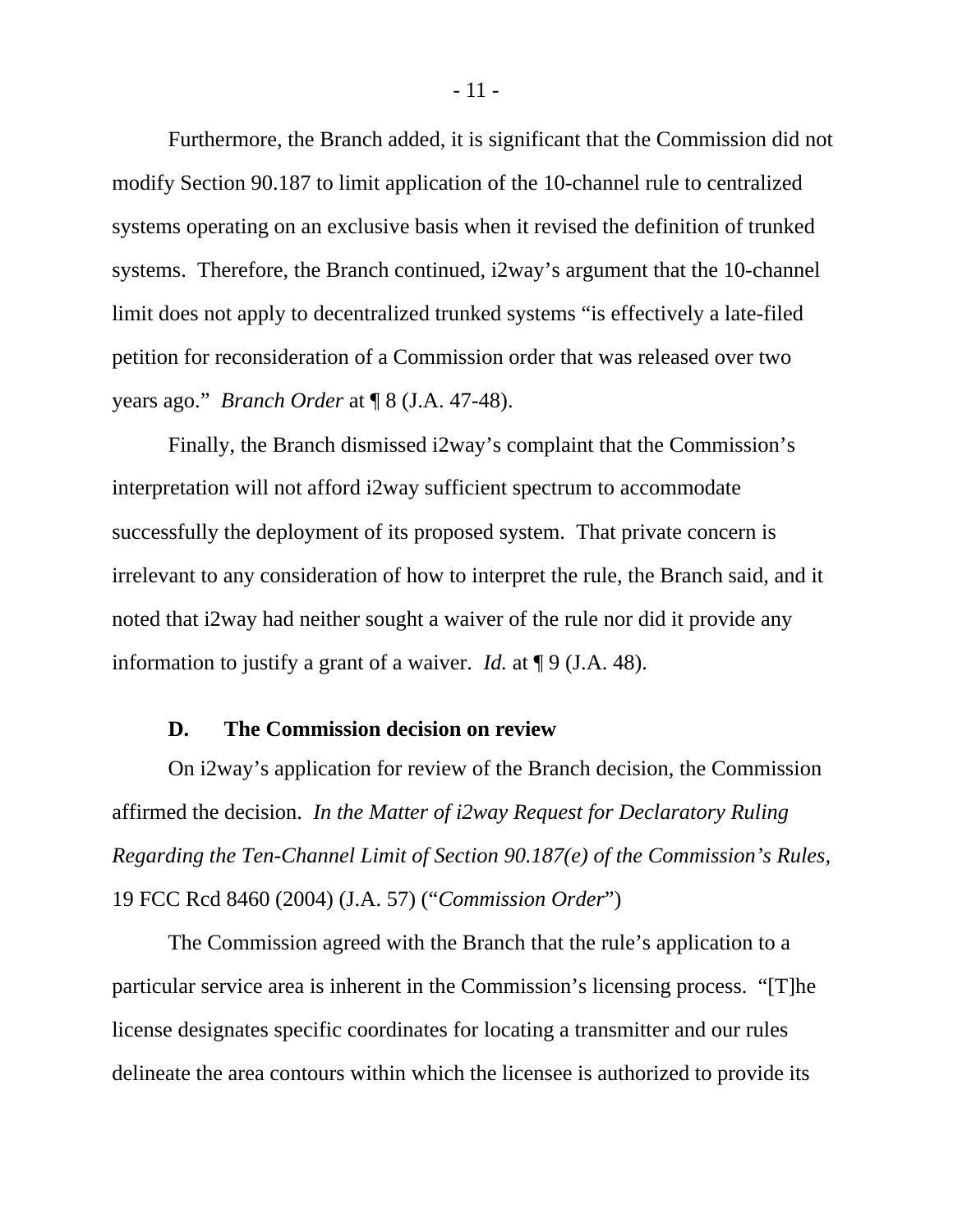service," the Commission said. *Commission Order* at ¶ 6 (J.A. 60). Likewise, the Commission found support for that view in the rule's reference to the 10-channel limit "at a single location" for Public Safety Pool applications. "[A] single application to provide service on ten channels at a site-specific location is a request to provide service on those channels within a service area defined by our rules based on the transmitter location," the Commission explained. *Ibid.* 

The Commission also agreed that a requirement limiting the number of channels permitted on a single transmitter, rather than in a service area, would vitiate the purpose of the rule, "which is to prevent spectrum warehousing and promote spectrum efficiency in this shared channel environment." *Commission Order* at  $\P$  7, 8 (J.A. 60-61). As an example, the Commission said, if i2way were right, "there would be nothing to prevent an applicant from filing an application at one site and another application a few hundred feet away, thereby extending the original service area without ever constructing any facilities or placing any channels into operation. Under i2way's argument, an applicant could simultaneously file several applications that could encumber large amounts of spectrum over vast areas without ever constructing any licensed channels." *Commission Order* at  $\P$  7 (J.A. 60-61). "An interpretation of a rule that disregards essential elements of that rule cannot be deemed reasonable," the Commission declared. *Id.* at ¶ 8 (J.A. 61).

Finally, the Commission agreed with its staff that i2way's private concern for its business plans "is irrelevant to any consideration of how we interpret Commission rules." *Id.* at ¶ 9 (J.A. 61). The Commission noted in that regard that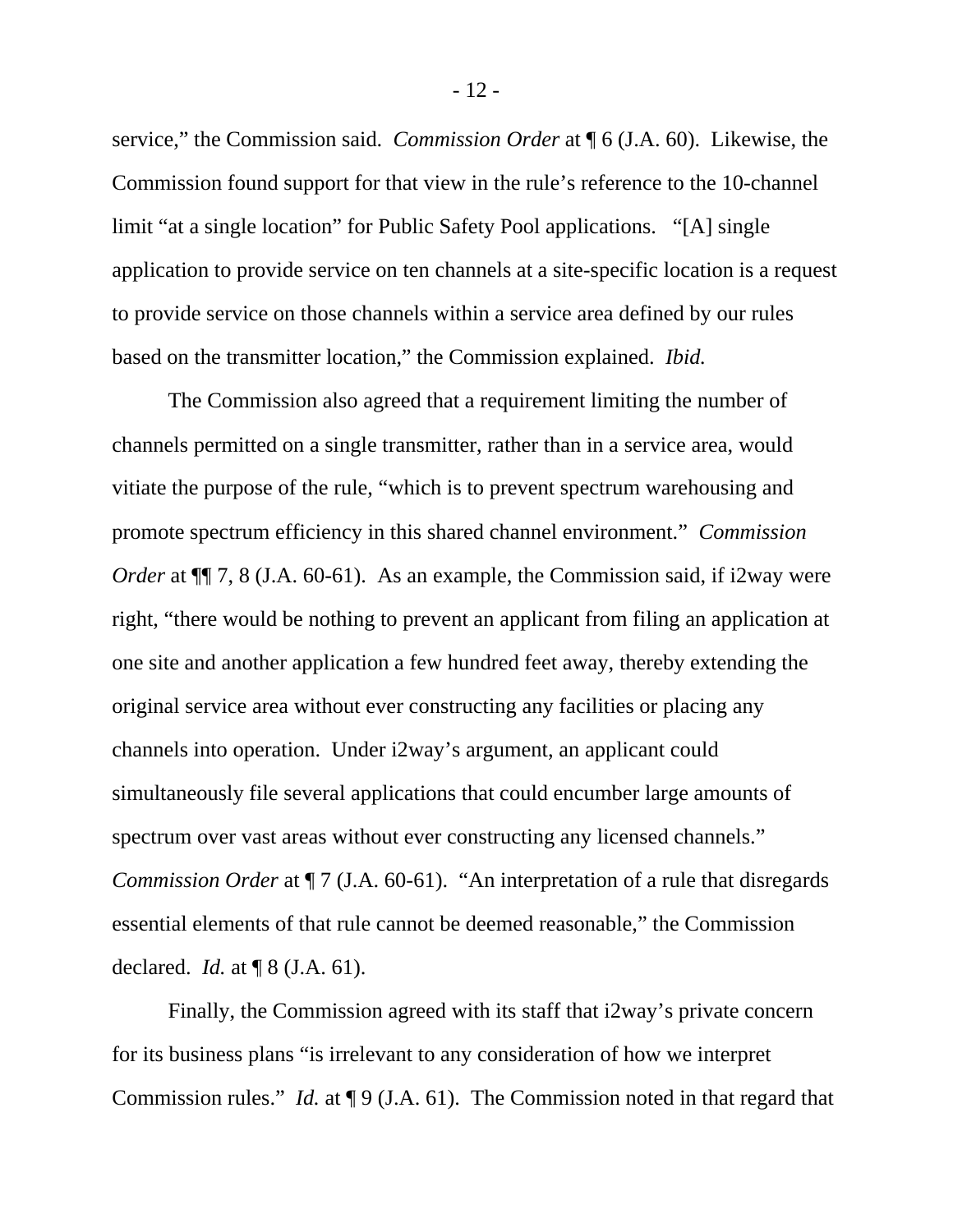i2way had neither sought a waiver of the rule nor did it provide any information sufficient to justify a grant of a waiver. *Ibid.* 

#### **SUMMARY OF ARGUMENT**

47 C.F.R. § 90.187(e) states that "[n]o more than 10 channels for trunked operation [in the relevant service] may be applied for in a single application" and that "[s]ubsequent applications, limited to an additional 10 channels or fewer, must be accompanied by a certification . . . that all of the applicant's existing channels authorized for trunked operation have been constructed and placed in operation." This language was adopted by the Commission to prevent "warehousing" by applicants who could otherwise obtain valuable authorizations for trunked channels that would not be immediately used.10 The Commission's interpretation of the rule, whereby the limitation applies to the service area of the first application and not just to the transmitter site of the first application, is consistent with this language and administrative history.

i2way's interpretation of the rule, on the other hand, would permit the 10 channel limitation to be circumvented by the filing of applications for multiple transmitter sites within the same service area. As the Commission explained in the decision below, an interpretation that is at odds with the fundamental intent of the rule, and not compelled by the language of the rule, cannot be deemed reasonable.

i2way claims that even if the Commission's interpretation is reasonable, it may not be applied to i2way because i2way did not have advance notice of that

 $10\,$ 10 *See Third Memorandum Opinion and Order, supra,* 14 FCC Rcd at 10930.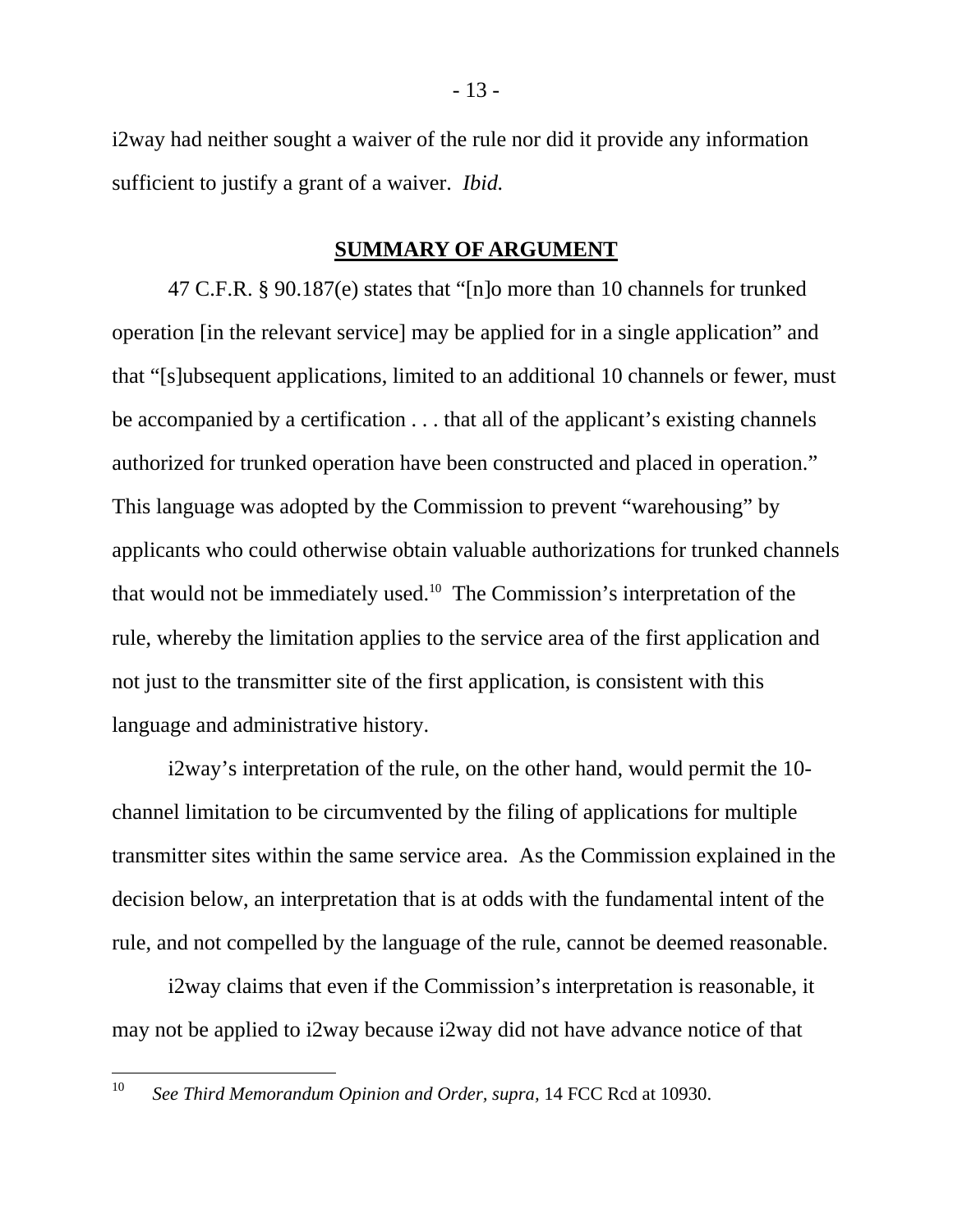interpretation. First of all, i2way should have known what the rule required, given the language and history of the rule and given the patent unacceptability of its contrary interpretation. Furthermore, even if i2way did not know when it filed its applications that the limitation on subsequent applications applies to the service area of the first application and not just to the same transmitter site, i2way knows now. This is not a "cut-off" case in which the Commission established a filing window that is now closed. Thus, i2way does not need relief from this Court to cure the alleged defect in notice, because i2way can simply refile in compliance with the rule.

#### **STANDARD OF REVIEW**

As to whether the Commission's interpretation of its own licensing regulation (47 C.F.R. § 90.187) was permissible, the Court gives "controlling weight" to the Commission's interpretation "unless it is plainly erroneous or inconsistent with the regulation." *High Plains Wireless, L.P. v. FCC,* 276 F.3d 599, 606 (D.C. Cir. 2002), *quoting Capital Network Sys., Inc. v. FCC,* 28 F.3d 201, 206 (D.C. Cir. 1994). Indeed, the Court reviews an agency's construction of its own rules under a standard even "more deferential . . . than afforded under [*Chevron USA Inc. v. NRDC,* 467 U.S. 837 (1984)]*.*" *Omnipoint Corp. v. FCC,* 78 F.3d 620, 631 (D.C. Cir. 1996), *quoting National Med. Enterprises v. Shalala,* 43 F.3d 691, 697 (D.C. Cir. 1995).

As to whether the licensing rule's limitation on subsequent applications was reasonably clear at the time i2way filed its applications, the limitation was required

- 14 -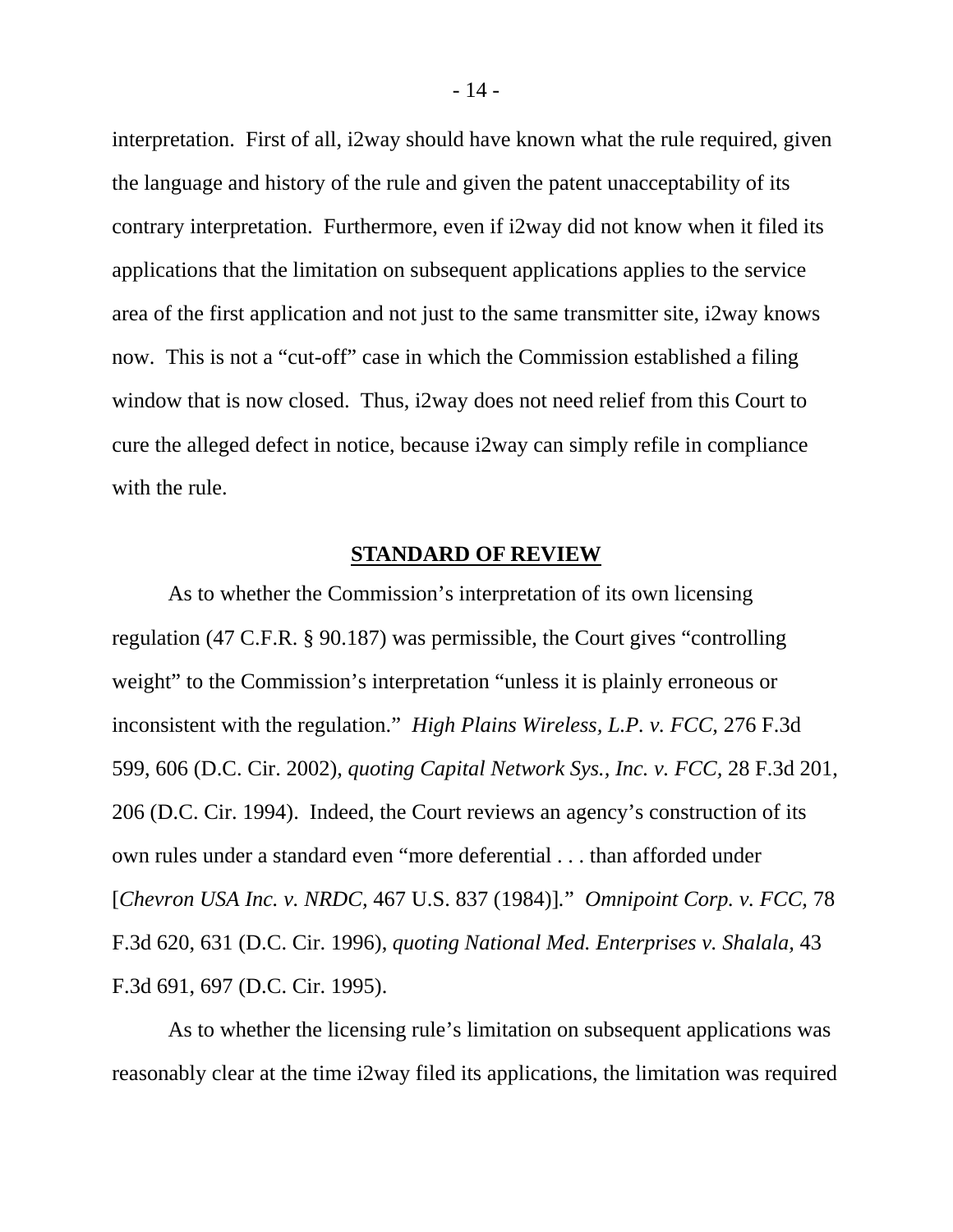to be "reasonably comprehensible to men acting in good faith." *Radio Athens, Inc. (WATH) v. FCC,* 401 F.2d 398, 404 (D.C. Cir. 1968). It was not necessary that the rule make "the clearest possible articulation" of the limitation, but that based on a fair reading of the rule, the petitioner "knew or should have known" what the rule required. *See McElroy Electronics Corp. v. FCC,* 990 F.2d 1351, 1358 (D.C. Cir. 1993).

### **ARGUMENT**

#### **THE FCC'S INTERPRETATION OF 47 C.F.R. § 90.187(e) COMPORTS WITH THE LETTER AND INTENT OF THE RULE, AND i2WAY KNEW OR SHOULD HAVE KNOWN WHAT THE RULE REQUIRED.**

i2way Corporation argues (1) that the Commission's interpretation of 47 C.F.R.  $§$  90.187(e) – that the limitation on subsequent applications applies to those that propose to serve the same area as the first application and not just to those on the same transmitter site – is inconsistent with the terms of the rule, Petitioner's Brief at 8-10; and (2) that i2way did not have notice of the Commission's interpretation when it tendered its applications and relied to its detriment on its own reasonable but contrary interpretation of the rule. Petitioner's Brief at 9-10, 12-13.

### **1. The Commission's interpretation is consistent with the text and history of the rule, while i2way's interpretation undermines the purpose of the rule.**

First and foremost, the Commission's interpretation of its own rule is entitled to judicial deference where, as here, the interpretation is consistent with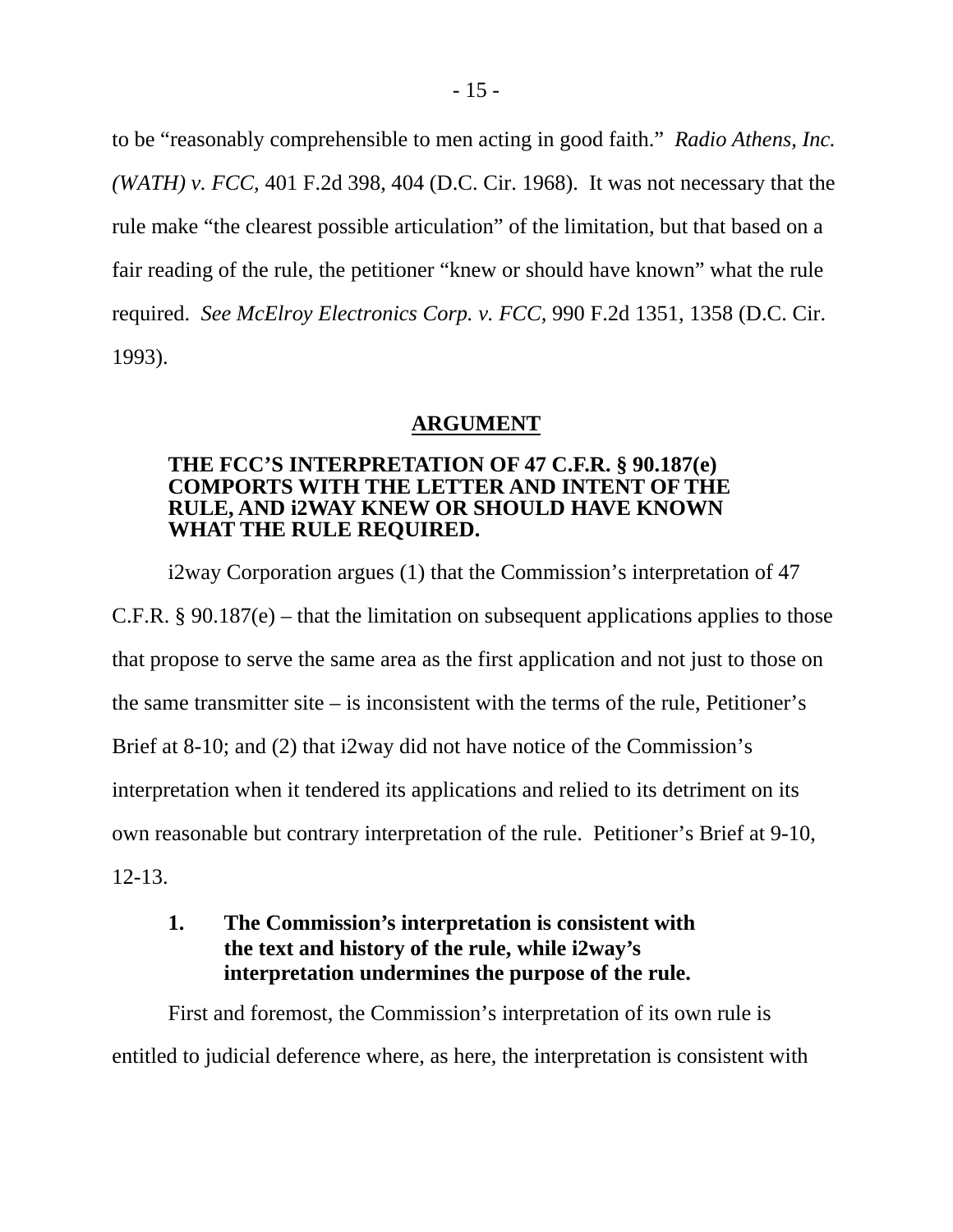the terms and intent of the rule.<sup>11</sup> The text of the rule states: "No more than 10 channels for trunked operation [in the relevant service] may be applied for in a single application" and that "[s]ubsequent applications, limited to an additional 10 channels or fewer, must be accompanied by a certification . . . that all of the applicant's existing channels authorized for trunked operation have been constructed and placed in operation." This language was adopted by the Commission to prevent "warehousing" by applicants who could otherwise obtain valuable authorizations for trunked channels that would not be immediately used.<sup>12</sup> In furtherance of that goal, as the Commission explained in the rulemaking that adopted Section 90.187(e), "consideration of . . . subsequent applications would be dependent upon a certification from the applicant that the channels for which it is then authorized have been constructed and placed into operation." *Id.* at 10930-31.

Moreover, the area-specific reference of the limitation is plainly set forth in the rule's reference to the 10-channel limit "at a single location" for Public Safety Pool applications. As the Commission observed below: "[A] single application to provide service on ten channels at a site-specific location is a request to provide service on those channels within a service area defined by our rules based on the transmitter location." *Commission Order* at ¶ 6 (J.A. 60).

 $11$ 11 *High Plains Wireless, L.P. v. FCC, supra,* 276 F.3d at 606; *quoting Capital Network Sys., Inc. v. FCC, supra,* 28 F.3d at 206; *Omnipoint Corp. v. FCC, supra,* 78 F.3d at 631, *quoting National Med. Enterprises v. Shalala, supra,* 43 F.3d at 697.

<sup>&</sup>lt;sup>12</sup> *See Third Memorandum Opinion and Order, supra, 14 FCC Rcd at 10930.*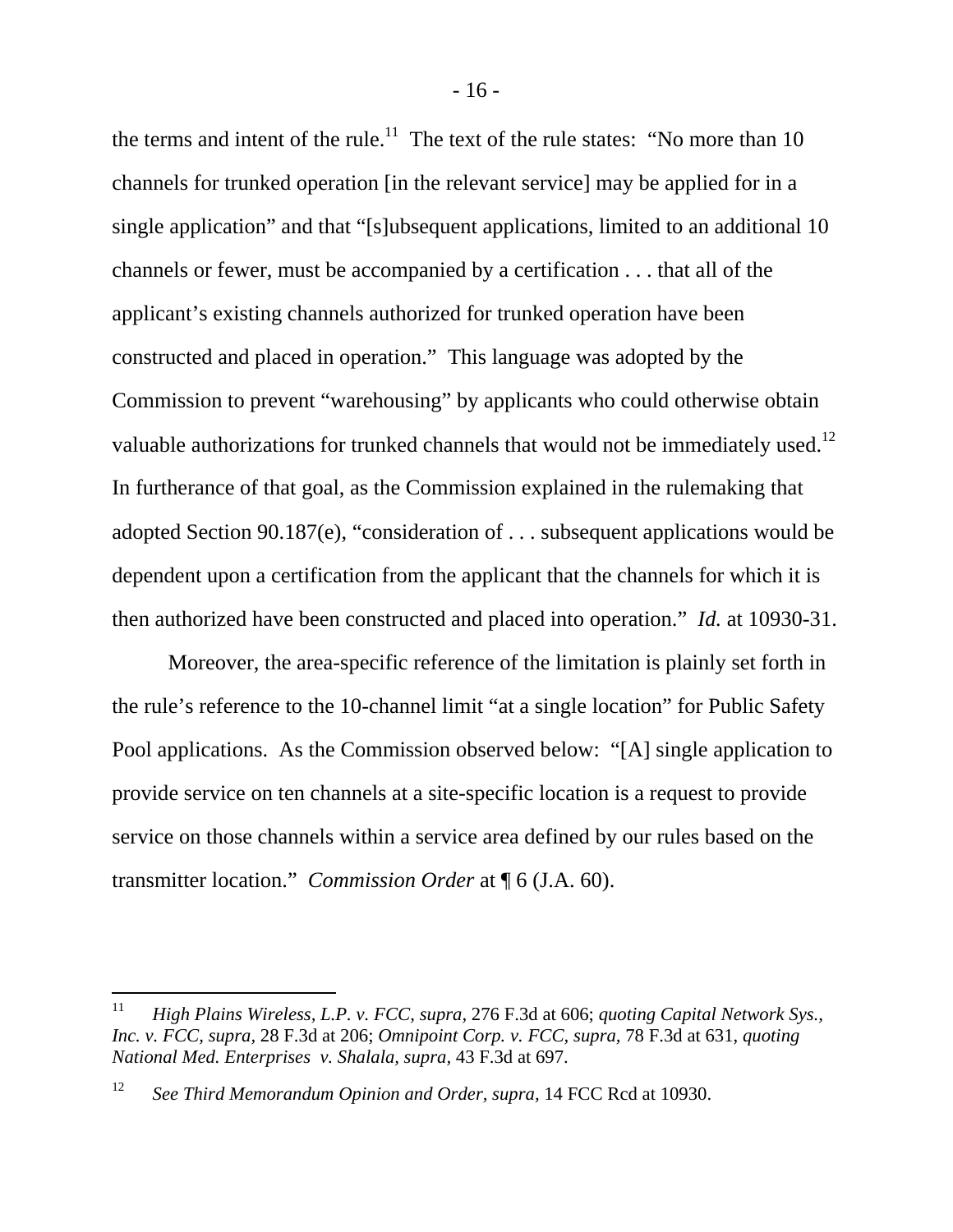The Commission's interpretation of the rule, whereby the limitation applies to the service area of the first application and not just to the transmitter site of the first application, is consistent with this language and legislative history. In contrast to this consistent and reasonable agency interpretation, i2way's interpretation would vitiate the rule. By its terms, and as explained in the *Third Memorandum Opinion and Order, supra,* the rule seeks to avoid warehousing of unused spectrum by limiting licensees to 10 channels at a time. Once those 10 channels have been placed into operation, the licensee can request 10 additional channels, and so on as needed, provided that the previously authorized channels in an overlapping service area continue to be used. The Commission is thus assured by operation of the rule that all authorized mobile radio channels in a service area will actually be used. If the limitation on subsequent applications applied only to the precise same transmitter site as the original application, as urged by i2way, nothing would prevent an applicant from filing an application at one site and another application at another site a short distance away, and so on and so on, thereby extending the originally proposed service area and encumbering large amounts of valuable spectrum over vast areas without ever placing its previously licensed channels into operation. *See Commission Order* at ¶ 7 (J.A. 60-61).

i2way does not appear to dispute that the rule prohibits the filing of only one application to operate 50 channels in a given service area. Yet, there is no meaningful distinction between an application of this type and five applications for the same service area, each proposing to operate 10 channels, which i2way argues here is permissible. *See Branch Order* at ¶ 7 (J.A. 47). As the Commission

- 17 -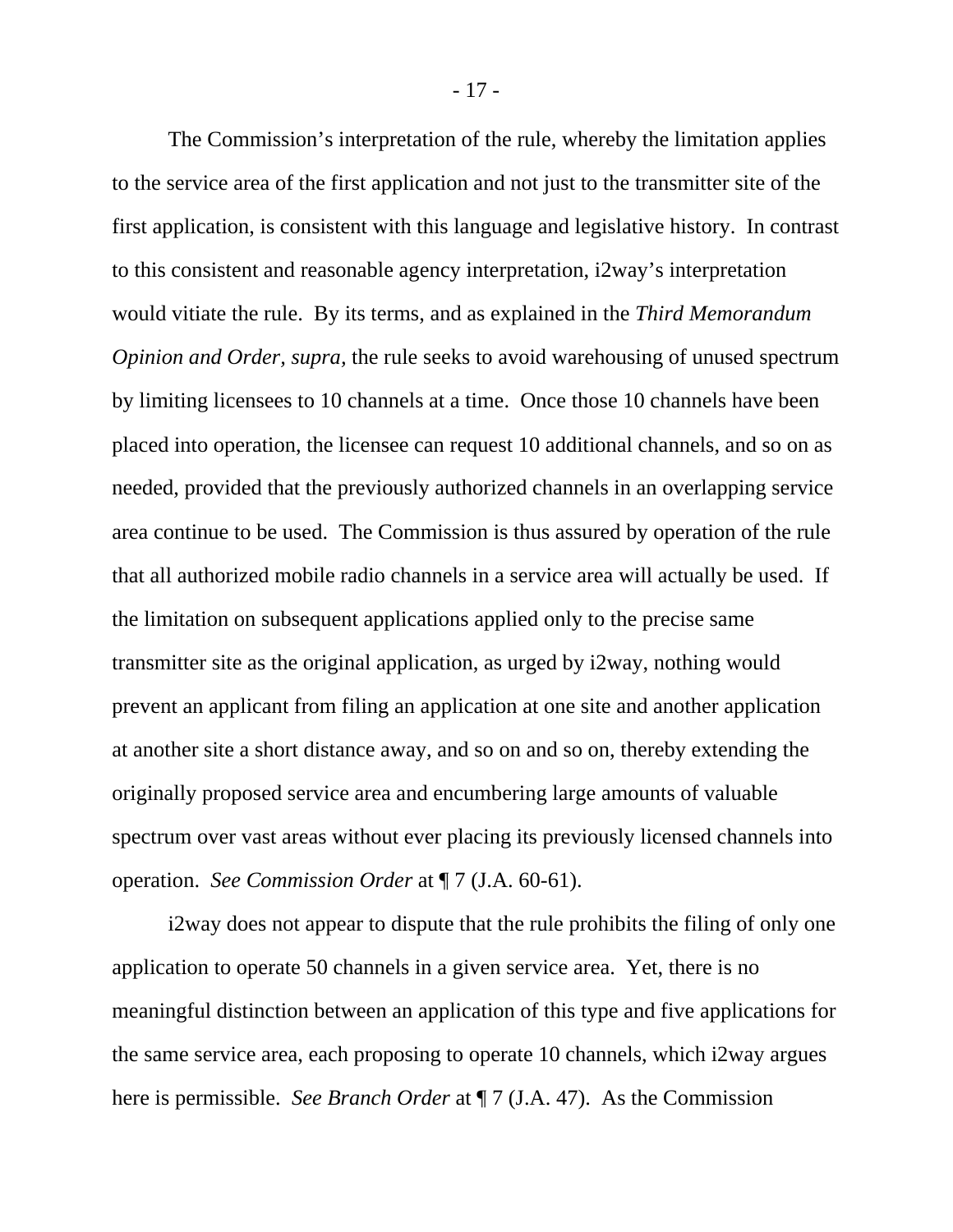correctly declared, "An interpretation of a rule that disregards essential elements of that rule cannot be deemed reasonable." *Id.* at ¶ 8 (J.A. 61).

**2. Because i2way can refile its applications, provided they comply with the rule, i2way's argument that it did not have notice of the Commission's interpretation of the rule before i2way filed its applications is largely irrelevant.** 

Besides challenging the reasonableness of the Commission's interpretation, i2way argues that it did not know of the Commission's interpretation when it filed its applications, and that it relied on its own equally plausible interpretation of the rule. According to i2way, in the absence of notice of the Commission's interpretation, it was entitled to rely on its own reasonable interpretation and have its applications processed even if the Commission's interpretation were ultimately to be seen by the Court as reasonable.

Dispositive of much that argument is the fact that this is not a "cut-off" case in which the Commission established a filing window that is now closed. Unlike the cases on which i2way principally relies for its claim that it had a due process right to adequate notice of the rule's requirements, the return or dismissal of i2way's applications has not caused i2way to miss a critical deadline for filing. The return or dismissal of the applications did not cost i2way the irretrievable right to participate in a lottery<sup>13</sup> or a comparative hearing as in the cited cases,  $14$  nor does i2way claim that the filing of its applications was time-critical or even time-

-

<sup>13</sup> *Compare Satellite Broadcasting Co., Inc. v. FCC,* 824 F.2d 1 (D.C. Cir. 1987); *Maxcell Telecom Plus, Inc. v. FCC,* 815 F.2d 1551 (D.C. Cir. 1987).

<sup>14</sup> *Compare Radio Athens, Inc., (WATH) v. FCC,* 401 F.2d 398 (D.C. Cir. 1968).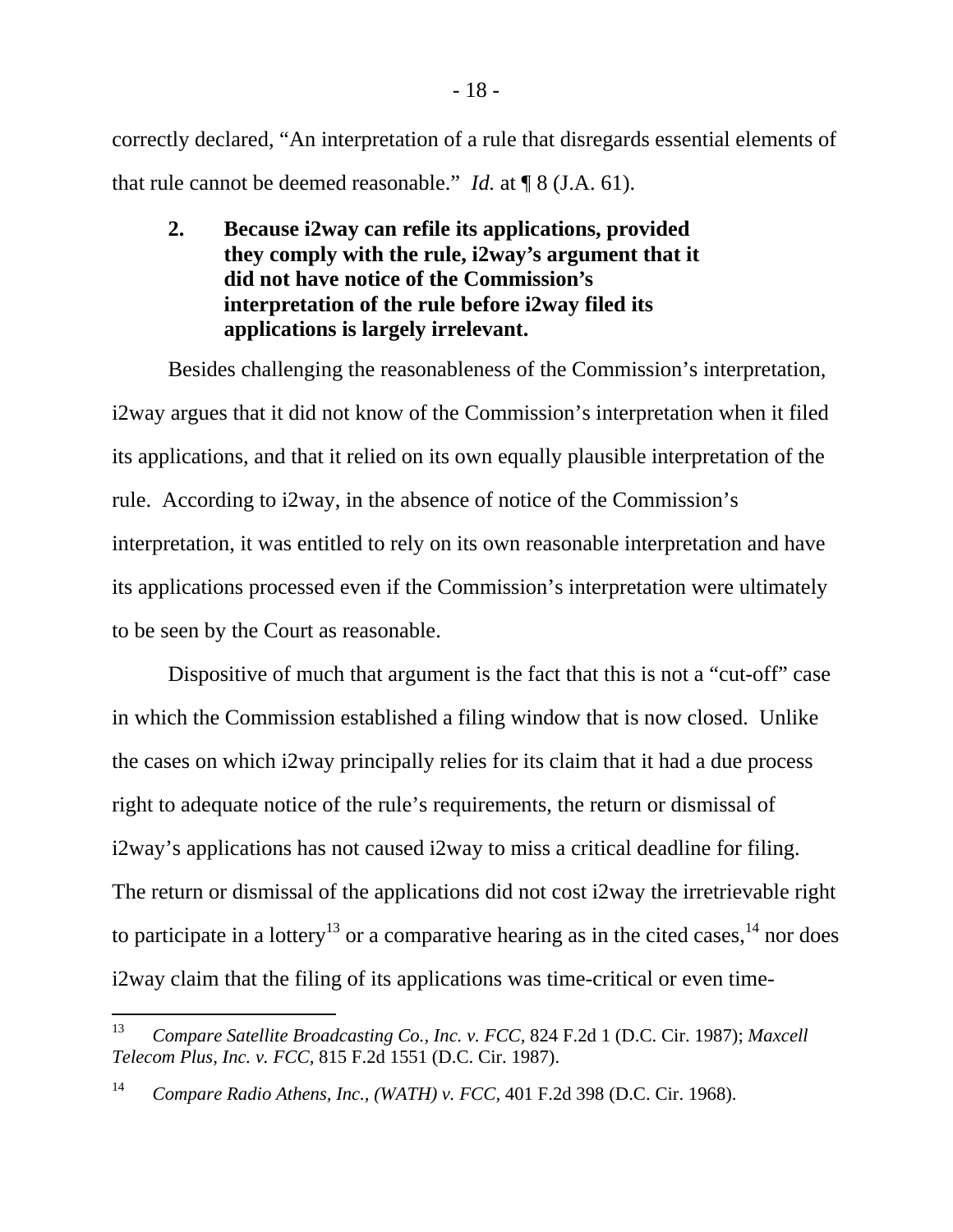sensitive.<sup>15</sup> On the contrary, i2way can refile at any time so long as it complies with the rule. In *McElroy Electronics*, the Court suggested that where the applications were dismissed without prejudice, a reasonable response might be: "Big deal. They can just refile." *McElroy Electronics Corp. v. FCC, supra,* 900 F.2d at 1358. That response seems appropriate here.<sup>16</sup>

The cut-off cases upon which i2way relies are additionally distinguishable because in those cases, the judicial finding of lack of adequate notice was based on confusing and inconsistent pronouncements made previously by the Commission concerning the proper time and/or place for filing the applications. *See McElroy Electronics Corp. v. FCC, supra,* 990 F.2d at 1355, 1363; *Satellite Broadcasting Co. v. FCC, supra,* 824 F.2d at 2-3; *Maxcell Telecom Plus, Inc. v. FCC, supra,* 815 F.2d at 1560. Here, by contrast, the Commission has never suggested by word or deed that i2way's interpretation of Section 90.187(e) would be acceptable, and the Commission is unaware of any mobile radio applicant – and there have been

<sup>15</sup> 15 *Compare McElroy Electronics Corp. v. FCC,* 900 F.2d 1351, 1358 (D.C. Cir. 1993).

<sup>&</sup>lt;sup>16</sup> Because i2way can simply refile its applications, i2way lacks standing to make the argument that if the Commission's interpretation of 47 C.F.R. § 90.198(e) was correct, the case should nevertheless be remanded on notice grounds. In that situation, the Court's remand order would provide i2way nothing more than the opportunity it already has to apply for additional licenses under the Commission's interpretation of the rule. *See, e.g., Allen v. Wright,* 468 U.S. 737, 751 (1984); *California Ass'n of the Physically Handicapped, Inc. v. FCC,* 778 F.2d 823, 825 (D.C. Cir. 1985) (To establish standing, the alleged injury must be capable of being redressed by the Court). To the extent i2way seeks more than a right to file under the rule as it has been interpreted by the Commission and asks for a grant of multiple 10-channel applications, each serving the same area, with no requirement for the grants to be preceded by any construction, i2way is asking for a windfall to which it is not entitled.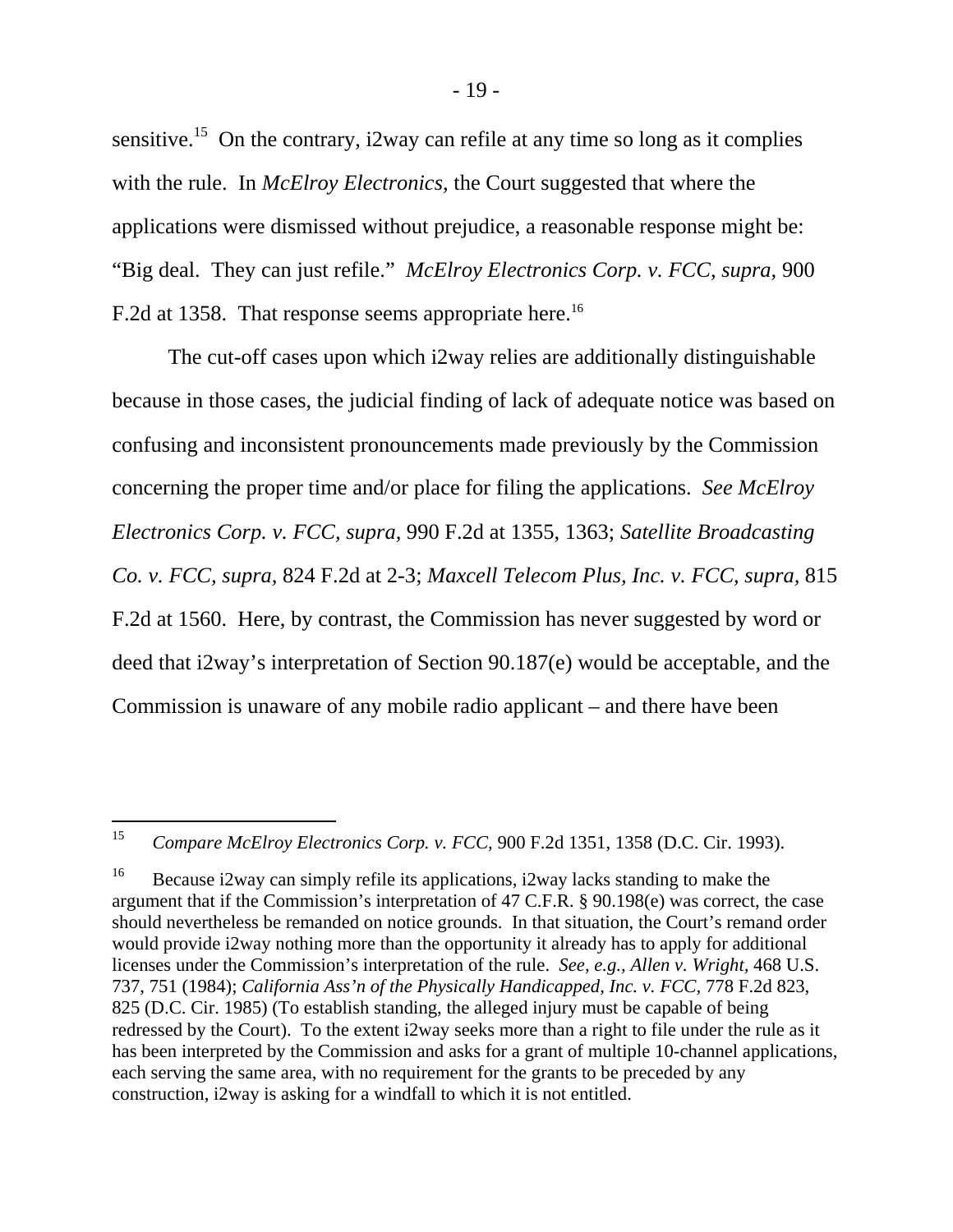hundreds subject to the rule – that has ever asked the FCC to interpret the rule as i2way now purports to do.

Finally, even if i2way is right that Section 90.187(e) did not provide "the clearest possible articulation" that subsequent applications are limited within the same service area as the first application, *see* Petitioner's Brief at 9, such perfect articulation is not required. *See McElroy Electronics Corp. v. FCC,* 990 F2d at 1358. Rather, the line of cases on which i2way relies would require at most that the service-area reference in Section 90.187(e) must be "reasonably comprehensible to men acting in good faith" and must be sufficiently clear that i2way "should have known" what the rule required. *Id.; Radio Athens, Inc. (WATH) v. FCC, supra,* 401 F.2 at 404. That standard is satisfied in this case, given that i2way knew (or should have known) that trunked systems are licensed on a site-specific basis to serve specifically delineated contours, *see Branch Order* at ¶ 6 (J.A. 46), that the rule was designed to prevent warehousing within those service areas, that the rule limits applications in the Public Safety Pool to 10 channels "at a single location," and that i2way's proffered interpretation would undermine the rule's purpose.<sup>17</sup>

 $17\,$ 17 It is not clear whether i2way attempts to preserve the argument that it made below that the rule should not apply to its applications to operate on shared spectrum because the threat of warehousing allegedly does not exist in such applications. See page 6 above. In any event, that argument would be relevant only to a request for a waiver of the rule's 10-channel limitation and not to an analysis of what the rule says. Plainly, as the Commission declared, the rule encompasses all applications to provide trunked operations, whether shared or not. See page 12 above. Indeed, as the industry commenters observed, wasteful grants of applications for shared spectrum can burden and overload that spectrum and thus impede the Commission's goal of spectrum efficiency. See pages 8-9 above.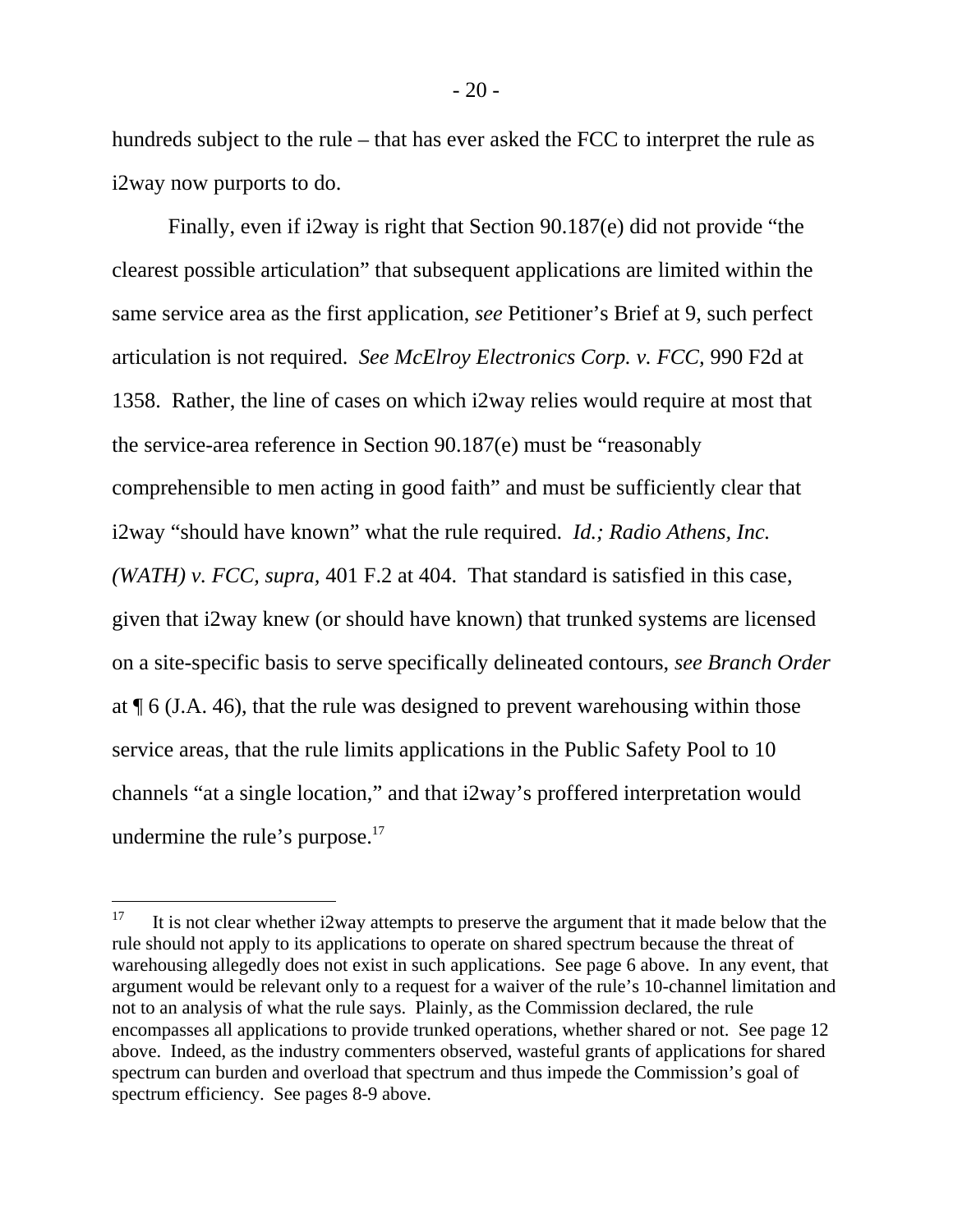### **CONCLUSION**

For the foregoing reasons, the Commission's decision should be affirmed.

Respectfully submitted,

R. HEWITT PATE ASSISTANT ATTORNEY GENERAL JOHN A. ROGOVIN GENERAL COUNSEL

MAKAN DELRAHIM DEPUTY ASS'T ATTORNEY GENERAL

DANIEL M. ARMSTRONG ASSOCIATE GENERAL COUNSEL

CATHERINE G. O'SULLIVAN ANDREA LIMMER **ATTORNEYS** 

UNITED STATES DEPARTMENT OF JUSTICE WASHINGTON, DC 20530

GREGORY M. CHRISTOPHER **COUNSEL** 

FEDERAL COMMUNICATIONS COMMISSION WASHINGTON, D.C. 20554 (202) 418-1753 (TELEPHONE) (202) 418-5882 (FAX)

December 8, 2004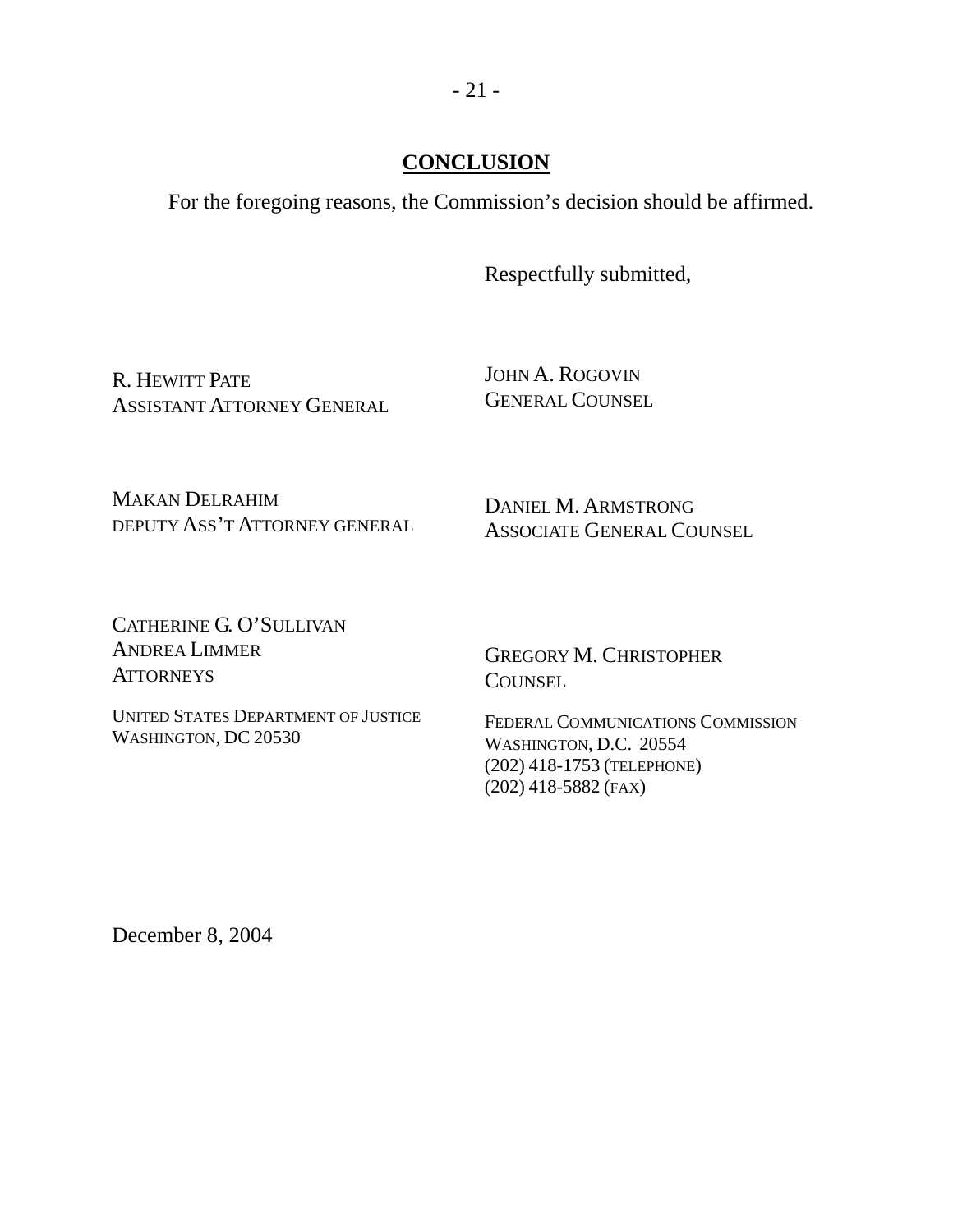### IN THE UNITED STATES COURT OF APPEALS FOR THE DISTRICT OF COLUMBIA CIRCUIT

| <b>I2WAY CORPORATION</b>                                                 |                  |  |
|--------------------------------------------------------------------------|------------------|--|
| <b>PETITIONER</b>                                                        |                  |  |
| $V_{\cdot}$                                                              |                  |  |
| FEDERAL COMMUNICATIONS COMMISSION AND<br><b>UNITED STATES OF AMERICA</b> | CASE No. 04-1174 |  |
|                                                                          |                  |  |

### CERTIFICATE OF COMPLIANCE

Pursuant to the requirements of Fed. R. App. P. 32(a)(7), I hereby certify that the accompanying "Brief for Respondents" in the captioned case contains 5327 words.

> GREGORY M. CHRISTOPHER **COUNSEL** FEDERAL COMMUNICATIONS COMMISSION WASHINGTON, D.C. 20554 (202) 418-1753 (TELEPHONE) (202) 418-2882 (FAX)

December 8, 2004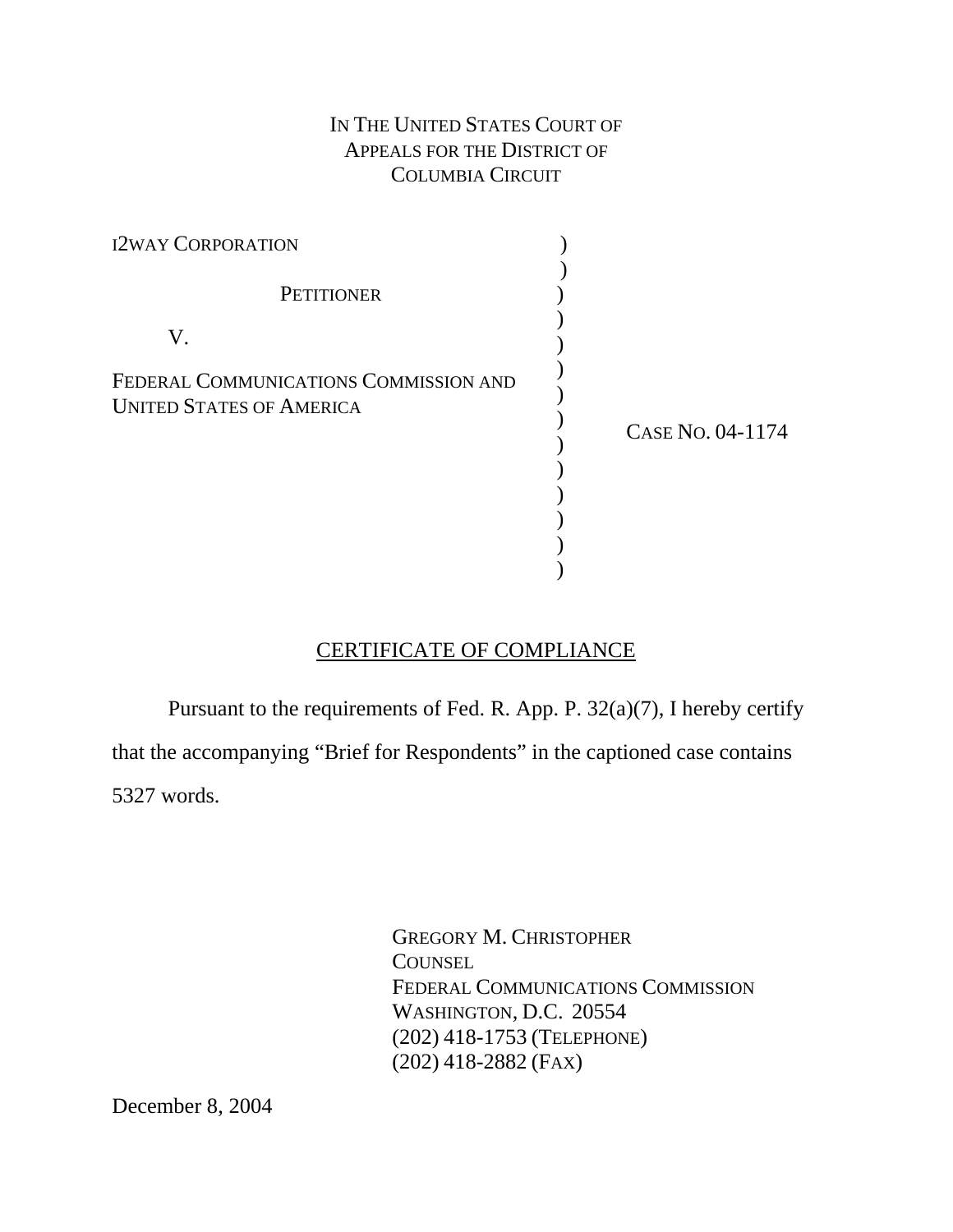# **STATUTORY APPENDIX**

Contents:

47 C.F.R. § 90.187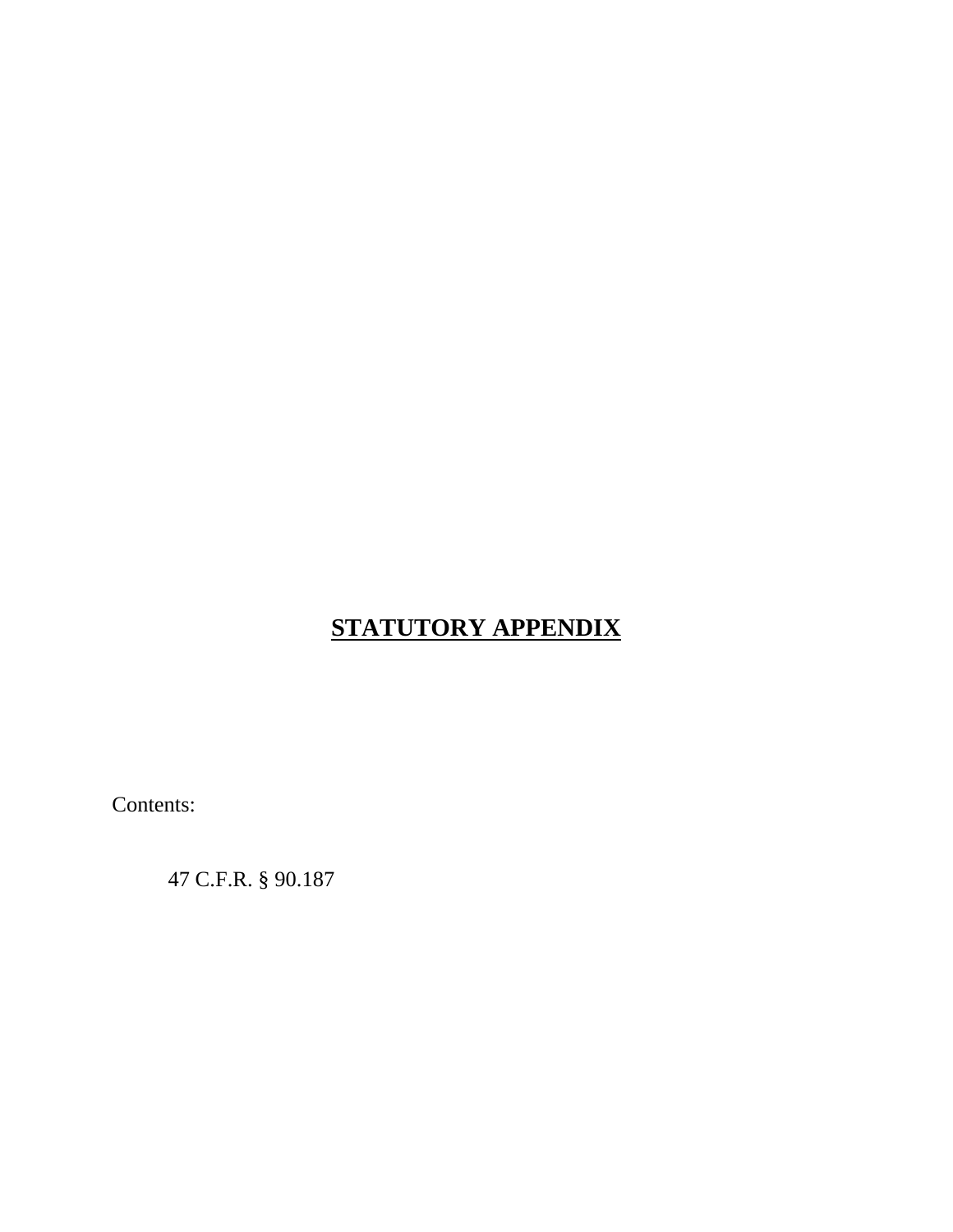#### **CODE OF FEDERAL REGULATIONS TITLE 47--TELECOMMUNICATION CHAPTER I--FEDERAL COMMUNICATIONS COMMISSION SUBCHAPTER D--SAFETY AND SPECIAL RADIO SERVICES PART 90--PRIVATE LAND MOBILE RADIO SERVICES SUBPART H--POLICIES GOVERNING THE ASSIGNMENT OF FREQUENCIES**

Current through November 17, 2004; 69 FR 67499 § 90.187 Trunking in the bands between 150 and 512 MHz.

 (a) Applicants for trunked systems operating on frequencies between 150 and 512 MHz (except 220-222 MHz) must indicate on their applications (class of station code, instructions for FCC Form 601) that their system will be trunked. Licensees of stations that are not trunked, may trunk their systems only after modifying their license (see § 1.927 of this chapter).

 (b) Trunked systems operating under this section must employ equipment that prevents transmission on a trunked frequency if a signal from another system is present on that frequency. The level of monitoring must be sufficient to avoid causing harmful interference to other systems. However, this monitoring requirement does not apply if the conditions in paragraph  $(b)(1)$  or  $(b)(2)$  of this section, are met:

 (1) Where applicants for or licensees operating in the 470-512 MHz band meet the loading requirements of § 90.313 and have exclusive use of their frequencies in their service area.

 (2) On frequencies where an applicant or licensee does not have an exclusive service area provided that all frequency coordination requirements are complied with and written consent is obtained from affected licensees using either the procedure set forth in paragraphs  $(b)(2)(i)$  and  $(b)(2)(ii)$  of this section (mileage separation) or the procedure set forth in paragraph (b)(2)(iii) of this section (protected contours).

 (i) Affected licensees for the purposes of this section are licensees of stations that have assigned frequencies (base and mobile) that are 15 kHz or less removed from proposed stations that will operate with a 25 kHz channel bandwidth; stations that have assigned frequencies (base and mobile) that are 7.5 kHz or less removed from proposed stations that will operate with a 12.5 kHz bandwidth; or stations that have assigned frequencies (base and mobile) 3.75 kHz or less removed from proposed stations that will operate with a 6.25 kHz bandwidth.

 (ii) Where such stations' service areas (37 dBu contour for stations in the 150-174 MHz band and 39 dBu contour for stations in the 421-512 MHz bands; see § 90.205) overlap a circle with radius 113 km (70 mi.) from the proposed base station.

(iii) In lieu of the mileage separation procedure set forth in paragraphs  $(b)(2)(i)$  and  $(b)(2)(ii)$  of this section, applicants for trunked facilities may obtain consent only from stations that would be subjected to objectionable interference from the trunked facilities. Objectionable interference will be considered to exist when the interference contour (19 dBu for VHF stations, 21 dBu for UHF stations) of a proposed trunked station would intersect the service contour (37 dBu for VHF stations, 39 dBu for UHF stations) of an existing station. The existing stations that must be considered in a contour overlap analysis are a function of the channel bandwidth of the proposed trunked station, as follows:

 (A) For trunked stations proposing 25 kHz channel bandwidth: Existing co-channel stations and existing stations that have an operating frequency 15 kHz or less from the proposed trunked station.

 (B) For trunked stations proposing 12.5 kHz channel bandwidth: Existing co-channel stations and existing stations that have an operating frequency 7.5 kHz or less from the proposed trunked station.

 (C) For trunked stations proposing 6.25 kHz channel bandwidth: Existing co-channel stations and existing stations that have an operating frequency 3.75 kHz or less from the proposed trunked station.

(iv) The calculation of service and interference contours referenced in paragraph (b)(2)(iii) of this section shall be